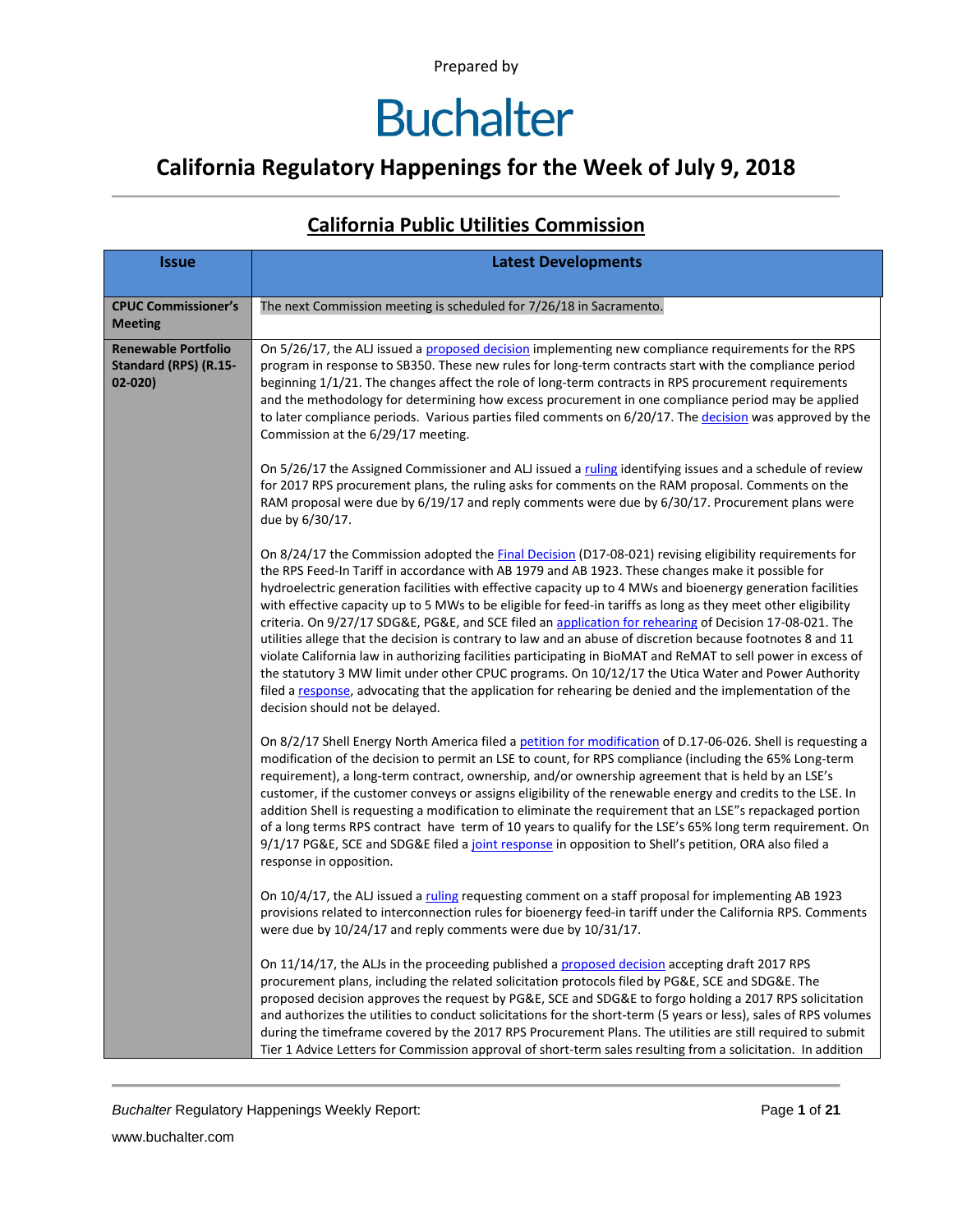## **Buchalter**

### **California Regulatory Happenings for the Week of July 9, 2018**

|                                                                                       | the decision approves the request of the utilities to engage in bilateral transactions to sell RPS volumes,<br>subject to the Commission review and approval via the Tier 3 Advice Letter process. The decision also<br>approves the 2017 RPS Procurement plans filed by several small and multi-jurisdictional utilities, CCAs and<br>ESPs. On 12/14/17 the decision was adopted by the Commission.<br>On 1/4/18 the ALJ issued a ruling requesting comments on how SB350 impacts determination of RPS<br>penalties for noncompliance with and waivers of RPS procurement requirements to inform a future<br>Commission decision on revisions to RPS enforcement rules in light of SB350. The ruling identifies various<br>issues for comment. On 1/12/18 the ALJ extended the comment deadline to 2/1/18 and reply comments to<br>$2/12/18$ . |
|---------------------------------------------------------------------------------------|-------------------------------------------------------------------------------------------------------------------------------------------------------------------------------------------------------------------------------------------------------------------------------------------------------------------------------------------------------------------------------------------------------------------------------------------------------------------------------------------------------------------------------------------------------------------------------------------------------------------------------------------------------------------------------------------------------------------------------------------------------------------------------------------------------------------------------------------------|
|                                                                                       | On 1/12/18 Direct Energy Business, LLC, and on 1/19/18 Gexa Energy California, LLC and Liberty Power<br>Holdings, LLC, filed motions requesting waiver of their respective RPS procurement requirements for<br>compliance period one. Comments were due by 2/26/18. On 3/8/18 Direct Energy Business, LLC withdrew<br>its motion for a waiver.                                                                                                                                                                                                                                                                                                                                                                                                                                                                                                  |
|                                                                                       | On 4/16/18 the Assigned Commissioner issued a ruling requesting party comments on proposed<br>modifications of language in Sections 4.1 and 4.2 of the Biomat Power Purchase Agreement. Comments<br>were due by 4/26/18.                                                                                                                                                                                                                                                                                                                                                                                                                                                                                                                                                                                                                        |
|                                                                                       | On 5/1/18 the ALJ issued a proposed decision implementing SB350 provisions on penalties and waivers in<br>the RPS program and denying Shell Energy North America's petition for modification of D.17-06-026. The<br>decision maintains the existing RPS penalty scheme and integrates changes made by SB350 into the<br>current RPS waiver scheme.                                                                                                                                                                                                                                                                                                                                                                                                                                                                                              |
|                                                                                       | On 5/31/18 the CPUC adopted Decision D.1805032 modifying Sections 4.1 and 4.2 of the Bioenergy market<br>adjusting tariff power purchase agreement previously approved in D.15-09-004 and D.1805023<br>implementing SB350 provision of penalties and waivers in the RPS program and denying modification of<br>D1706026.                                                                                                                                                                                                                                                                                                                                                                                                                                                                                                                        |
|                                                                                       | On 6/21/18 the assigned Commissioner ALJ issued a ruling identifying the issues and schedule of review for<br>the 2018 RPS procurement plans. The ruling seeks comment from parties on questions related to the<br>consideration of energy storage in RPS tariffs and power purchase. IOUs, small utilities, ESPs and CCAs<br>must file their proposed annual RPS procurement plans by 7/20/18. On 7/10/18 a corrected ruling was<br>issued. On 7/12/18 the City of San Jose filed for an extension of time to file its RPS plan and Shell Energy<br>filed a motion for an extension of time for all ESP's to file their RPS plans. On 7/13/18 Liberty Utilities filed<br>for an extension.                                                                                                                                                     |
| OIR to adopt rules and<br>procedures governing<br><b>Commission-regulated</b>         | On 5/15/17 the Assigned Commissioner issued a proposed decision approving the Natural Gas Leak<br>Abatement Program consistent with SB1371. Comments were due by 6/4/17. The decision (D.17-06-015)<br>was signed by the Commission on 6/15/17.                                                                                                                                                                                                                                                                                                                                                                                                                                                                                                                                                                                                 |
| natural gas pipelines<br>and facilities to<br>reduce natural gas<br>leakage consisted | A workshop was held on 8/1/17 to discuss the development of a template for consistency in Best practices<br>compliance plans that will be required as part of the gas safety plans commencing 3/15/18.                                                                                                                                                                                                                                                                                                                                                                                                                                                                                                                                                                                                                                          |
| with SB1371 (R.15-01-<br>008)                                                         | On 7/21/17 the ALJ issued a ruling providing notice of a prehearing conference on 8/24/17 and directing<br>joint pre-hearing conference statements. The purpose of the PHC was to discuss the scope and procedural<br>schedule of the second phase of the proceeding. A joint pre-hearing conference statement was due by<br>8/18/17. (see email ruling correcting PHC date).                                                                                                                                                                                                                                                                                                                                                                                                                                                                   |

**Buchalter Regulatory Happenings Weekly Report:** Page 2 of 21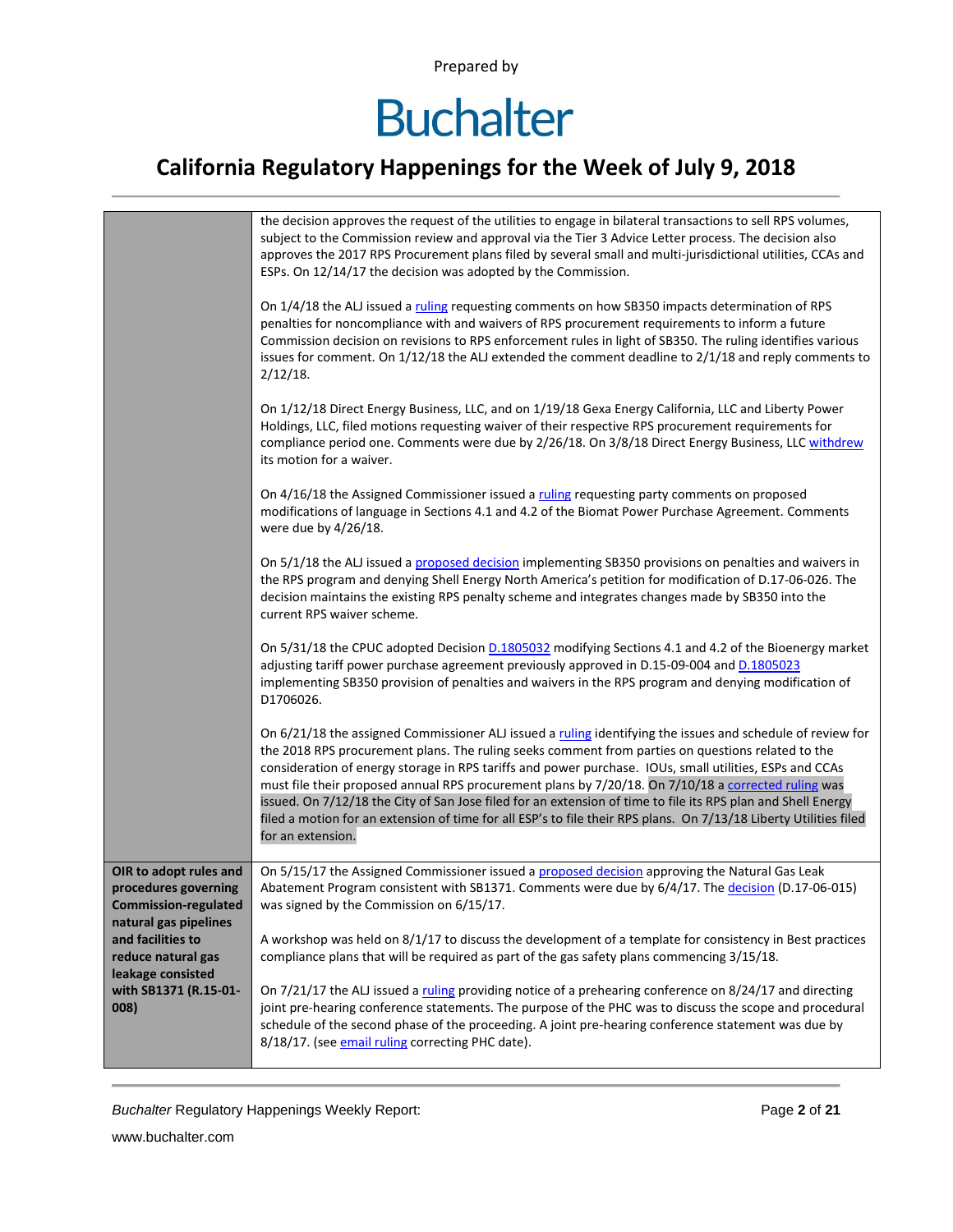### **California Regulatory Happenings for the Week of July 9, 2018**

|                                                                                                                                       | On 9/20/17 the Commissioner issued an amended scoping ruling. The second phase of the proceeding will<br>focus on the following broad policy issues: 1) what data is necessary in order for the CPUC to consider a<br>"cost-effectiveness" framework in this proceeding; 2) how should the CPUC's annual report requirements<br>and 26 best practices be harmonized with information or action required by other entities such as the<br>PHMSA, DOGGR, ARB and local air quality management districts; 3) pursuant to 975(f) how should rules<br>and procedures including best practices and repair standards developed in this proceeding be incorporated<br>into the applicable general orders; 4) how should ratemaking treatment for LUAF be structured and<br>evaluated?<br>On 11/30/17 the ALJ issued a ruling entering the ARB and CPUC's joint staff annual report on analysis of<br>6/16/17 Utilities' reports into the record. Comments are requested on 1) whether the Joint staff annual<br>report clearly illustrate the trends of findings based on CPUC/ARB staff's analysis of the June 2017 reports,<br>and 2) what are "lessons learned" from this reporting and analysis process that were not identified by staff.<br>Comments were due by 12/12/17. |
|---------------------------------------------------------------------------------------------------------------------------------------|--------------------------------------------------------------------------------------------------------------------------------------------------------------------------------------------------------------------------------------------------------------------------------------------------------------------------------------------------------------------------------------------------------------------------------------------------------------------------------------------------------------------------------------------------------------------------------------------------------------------------------------------------------------------------------------------------------------------------------------------------------------------------------------------------------------------------------------------------------------------------------------------------------------------------------------------------------------------------------------------------------------------------------------------------------------------------------------------------------------------------------------------------------------------------------------------------------------------------------------------------------------------------|
| OIR to Develop an<br><b>Electricity Integrated</b><br><b>Resource Planning</b><br><b>Framework to</b><br><b>Coordinate and Refine</b> | On 10/7/16, the City of Lancaster, Sonoma Clean Power Authority, and Marin Clean Energy filed a motion<br>requesting that the Commission take official notice of future load growth among operational CCA programs<br>and the growing number of communities exploring CCA programs. On 10/24/16 SCE, SDG&E and PG&E<br>filed a joint response requesting that the Commission deny the motion as the facts presented in the<br>motion are not currently relevant in the proceeding.                                                                                                                                                                                                                                                                                                                                                                                                                                                                                                                                                                                                                                                                                                                                                                                       |
| Long-Term<br><b>Procurement Planning</b><br><b>Requirements (R16-</b><br>$02 - 007$                                                   | On 12/21/16 the ALJ and Assigned Commissioner issued a ruling requesting comments on disadvantaged<br>communities and other aspects of SB350, and modifying the proceeding schedule. Comments were due by<br>2/17/17 and reply comments were due 2/27/17.                                                                                                                                                                                                                                                                                                                                                                                                                                                                                                                                                                                                                                                                                                                                                                                                                                                                                                                                                                                                                |
|                                                                                                                                       | On 1/12/17, a webinar was held by the Modeling Advisory Group to ensure that modeling work<br>undertaken by Energy Division and individual LSE's as part of the 2017 IRP is transparent and objective.                                                                                                                                                                                                                                                                                                                                                                                                                                                                                                                                                                                                                                                                                                                                                                                                                                                                                                                                                                                                                                                                   |
|                                                                                                                                       | On 1/18/17, the ALJ issued a ruling seeking comment on assumptions and scenario for use in long term<br>planning in 2017, with emphasis on the CAISO Transmission Planning Process. Comments were due by<br>2/3/17 and reply comments were due by 2/10/17.                                                                                                                                                                                                                                                                                                                                                                                                                                                                                                                                                                                                                                                                                                                                                                                                                                                                                                                                                                                                               |
|                                                                                                                                       | On 2/23/17, the CPUC and the CEC hosted a joint workshop on GHG Target Setting for the Integrated<br>Resource Planning (IRP) Process.                                                                                                                                                                                                                                                                                                                                                                                                                                                                                                                                                                                                                                                                                                                                                                                                                                                                                                                                                                                                                                                                                                                                    |
|                                                                                                                                       | On 2/28/17 Commissioner Randolph issued a ruling adopting assumptions and one scenario for use in long-<br>term planning in 2017.                                                                                                                                                                                                                                                                                                                                                                                                                                                                                                                                                                                                                                                                                                                                                                                                                                                                                                                                                                                                                                                                                                                                        |
|                                                                                                                                       | On 5/1/17 the ALJ sent an email to the service letter informing parties that several workshops scheduled in<br>the CEC Integrated Policy Report process may be of interest to parties to this proceeding. The first<br>workshop was on 5/12/17.                                                                                                                                                                                                                                                                                                                                                                                                                                                                                                                                                                                                                                                                                                                                                                                                                                                                                                                                                                                                                          |
|                                                                                                                                       | On 5/16/17 the ALJ issued a ruling seeking comment from parties on a staff proposal titled "Proposal for<br>Implementing Integrated Resource Planning at the CPUC: An Energy Division Staff Proposal." The ruling<br>formally enters the proposal into the record. Comments were due by 6/14/17 and reply comments were<br>due by 6/26/17                                                                                                                                                                                                                                                                                                                                                                                                                                                                                                                                                                                                                                                                                                                                                                                                                                                                                                                                |
|                                                                                                                                       | CPUC Energy Division staff held a webinar on the proposal for implementing IRP at the CPUC on 6/7/17.                                                                                                                                                                                                                                                                                                                                                                                                                                                                                                                                                                                                                                                                                                                                                                                                                                                                                                                                                                                                                                                                                                                                                                    |
|                                                                                                                                       | On 6/13/17 the ALJ issued a ruling modifying the schedule of the proceeding. The ruling extended the                                                                                                                                                                                                                                                                                                                                                                                                                                                                                                                                                                                                                                                                                                                                                                                                                                                                                                                                                                                                                                                                                                                                                                     |

**Buchalter Regulatory Happenings Weekly Report:** Page 3 of 21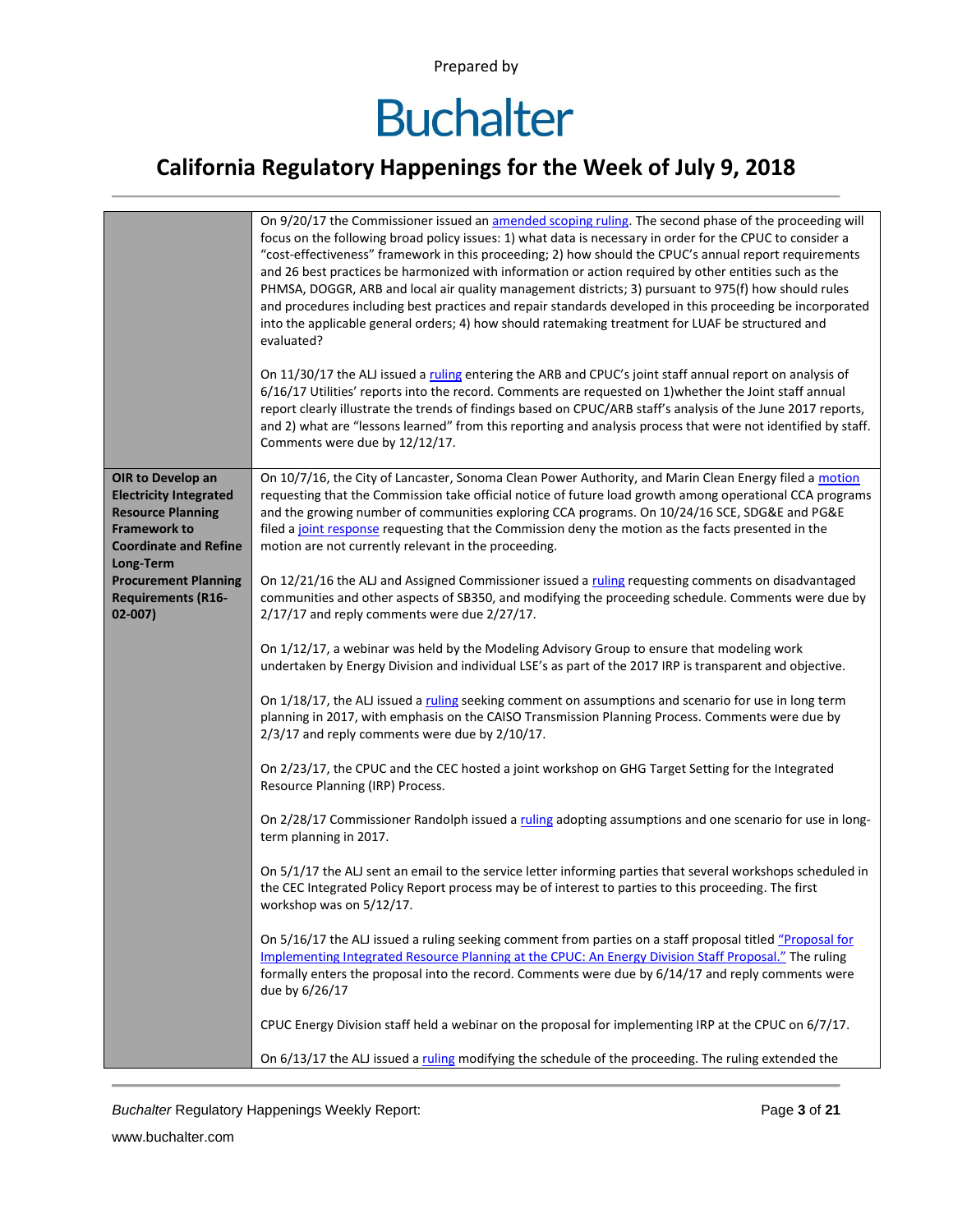#### **California Regulatory Happenings for the Week of July 9, 2018**



*Buchalter* Regulatory Happenings Weekly Report: Page **4** of **21**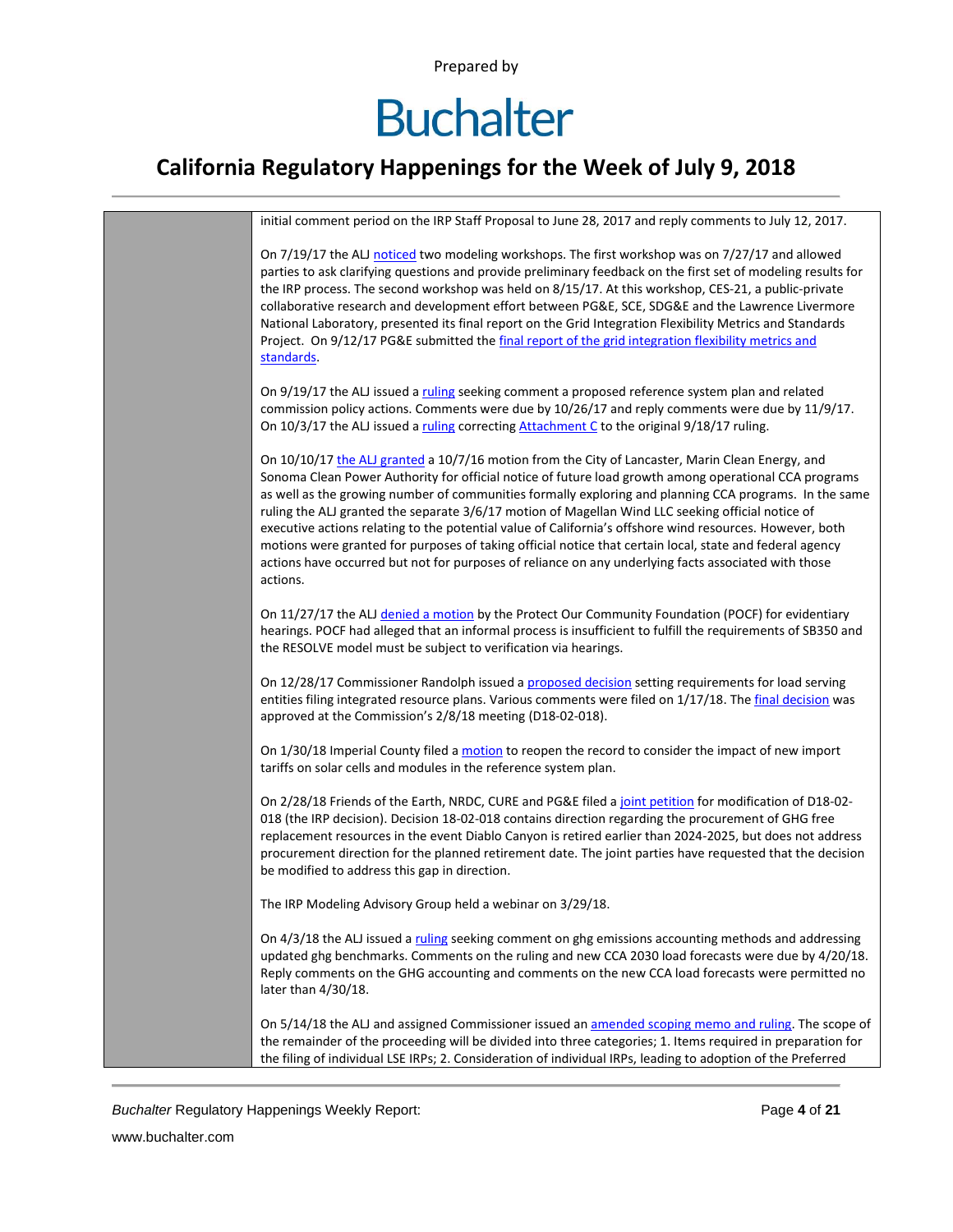## **Buchalter**

### **California Regulatory Happenings for the Week of July 9, 2018**

|                                                                                                                                                                                                        | System Plan; 3. Groundwork and preparation on policy issues for consideration in the 2019-2020 IRP Cycle.                                                                                                                                                                                                                                                                                                                                                                                                                                                                                                                                                                                                                                                                                                                                                                                                                                                                                                                                                                                                                                                                                                                                                                         |
|--------------------------------------------------------------------------------------------------------------------------------------------------------------------------------------------------------|-----------------------------------------------------------------------------------------------------------------------------------------------------------------------------------------------------------------------------------------------------------------------------------------------------------------------------------------------------------------------------------------------------------------------------------------------------------------------------------------------------------------------------------------------------------------------------------------------------------------------------------------------------------------------------------------------------------------------------------------------------------------------------------------------------------------------------------------------------------------------------------------------------------------------------------------------------------------------------------------------------------------------------------------------------------------------------------------------------------------------------------------------------------------------------------------------------------------------------------------------------------------------------------|
|                                                                                                                                                                                                        | On 5/25/18 the ALJ issued a ruling finalizing ghg emissions accounting methods, load forecasts and ghg<br>benchmarks for individual IRP filings and allowing entities to update their load forecasts and GHG<br>benchmarks by accounting for new CCA load.                                                                                                                                                                                                                                                                                                                                                                                                                                                                                                                                                                                                                                                                                                                                                                                                                                                                                                                                                                                                                        |
|                                                                                                                                                                                                        | After receiving motions from two entities to update their load forecasts (CleanPowerSF and Los Angeles<br>Community Choice Energy), on 6/18/18 the ALJ issued a ruling finalizing load forecasts and ghg<br>benchmarks for individual IRP filings.                                                                                                                                                                                                                                                                                                                                                                                                                                                                                                                                                                                                                                                                                                                                                                                                                                                                                                                                                                                                                                |
|                                                                                                                                                                                                        | A workshop was held on 7/13/18.                                                                                                                                                                                                                                                                                                                                                                                                                                                                                                                                                                                                                                                                                                                                                                                                                                                                                                                                                                                                                                                                                                                                                                                                                                                   |
| <b>Policies, Procedures</b><br>and Rules for<br><b>Regulation of Physical</b><br>Security for the<br><b>Electric Supply</b><br><b>Facilities of Electrical</b><br><b>Corporations (R15-06-</b><br>009) | On 3/10/17 the Assigned Commissioner issued a Phase 1 Scoping Memo and Ruling in this rulemaking<br>regarding policies, procedures and rules for regulation of physical security for the electric supply facilities<br>of electric corporations consistent with Public Utilities Code Section 364 and to establish standards for<br>disaster and emergency preparedness plans for electrical corporations and regulated water companies<br>pursuant to Public Utilities Code Section 768.6. Phase I of the proceeding will consider whether any new<br>rules, standards or General Orders or modifications to other existing policies should apply to all electrical<br>supply facilities within the jurisdiction of the Commission, including facilities owned by publicly owned<br>utilities and rural electrical cooperatives. This phase will pertain to the requirements to address the<br>physical security risks to the electrical supply facilities of electrical corporations and will address whether<br>the Commission should go beyond the physical security regulations of NERC's CIP-9-014-2. A proposed<br>decision in Phase I is anticipated in February 2018. Phase II will address emergency and disaster<br>preparedness plans. A workshop was held on 5/2/17. |
|                                                                                                                                                                                                        | On 7/12/17 the ALJ issued a ruling issuing combined workshop notes and request for straw proposals.<br>Comments on Attachment A to the proceeding were due by 7/28/17, straw proposals were due by 8/11/17<br>and comments on the straw proposals were due by 8/25/17. On 8/31/17 Bear Valley Electric Service, SCE,<br>CMUA, LADWP, Liberty CalPeco, National Rural Electric Cooperative Association, Pacificorp, PG&E, SMUD,<br>and SDG&E filed a joint draft straw proposal. The Office of Ratepayer Advocates and the Safety and<br>Enforcement Division filed comments on 9/14/17. A workshop was held on 9/29/17 to review how SB699<br>informs the appropriate CPUC response and responsibility in addressing the physical security of California's<br>system and the joint-utility proposal. The Office of Ratepayer Advocates and the Safety and Enforcement<br>Division filed comments on 9/14/17.                                                                                                                                                                                                                                                                                                                                                                      |
|                                                                                                                                                                                                        | On 1/3/18 the ALJ issued an email ruling allowing parties to file legal briefs concerning the Commission's<br>jurisdiction over publically owned electrical utilities and rural electric cooperatives. The scoping ruling in<br>this proceeding asks the following question: "Should any new rules, standards, or General Orders or<br>modifications to existing policies apply to all electrical supply facilities within the jurisdiction of the<br>Commission, including publicly owned electrical utilities and rural electric cooperatives?" Legal briefs were<br>due by 1/26/18. Reply briefs were due by 2/9/18. SMUD, LADWP, The National Rural Electric Cooperative<br>Association and CMUA filed a reply brief.                                                                                                                                                                                                                                                                                                                                                                                                                                                                                                                                                         |
|                                                                                                                                                                                                        | On 1/16/18 the ALJ issued a ruling allowing comments on the safety and enforcement division's risk<br>assessment and safety advisory section evaluation of the joint utility proposal and recommendations for<br>consideration posted on 1/4/18. Comments were due by 2/2/18 and reply comments were due by<br>$2/16/18$ .                                                                                                                                                                                                                                                                                                                                                                                                                                                                                                                                                                                                                                                                                                                                                                                                                                                                                                                                                        |
|                                                                                                                                                                                                        | On 1/19/18 the ALJ issued a ruling setting the prehearing conference for Phase II of the proceeding for<br>3/15/18. The prehearing conference addressed the status, scope and schedule for Phase II along with any                                                                                                                                                                                                                                                                                                                                                                                                                                                                                                                                                                                                                                                                                                                                                                                                                                                                                                                                                                                                                                                                |

**Buchalter Regulatory Happenings Weekly Report:** Page 5 of 21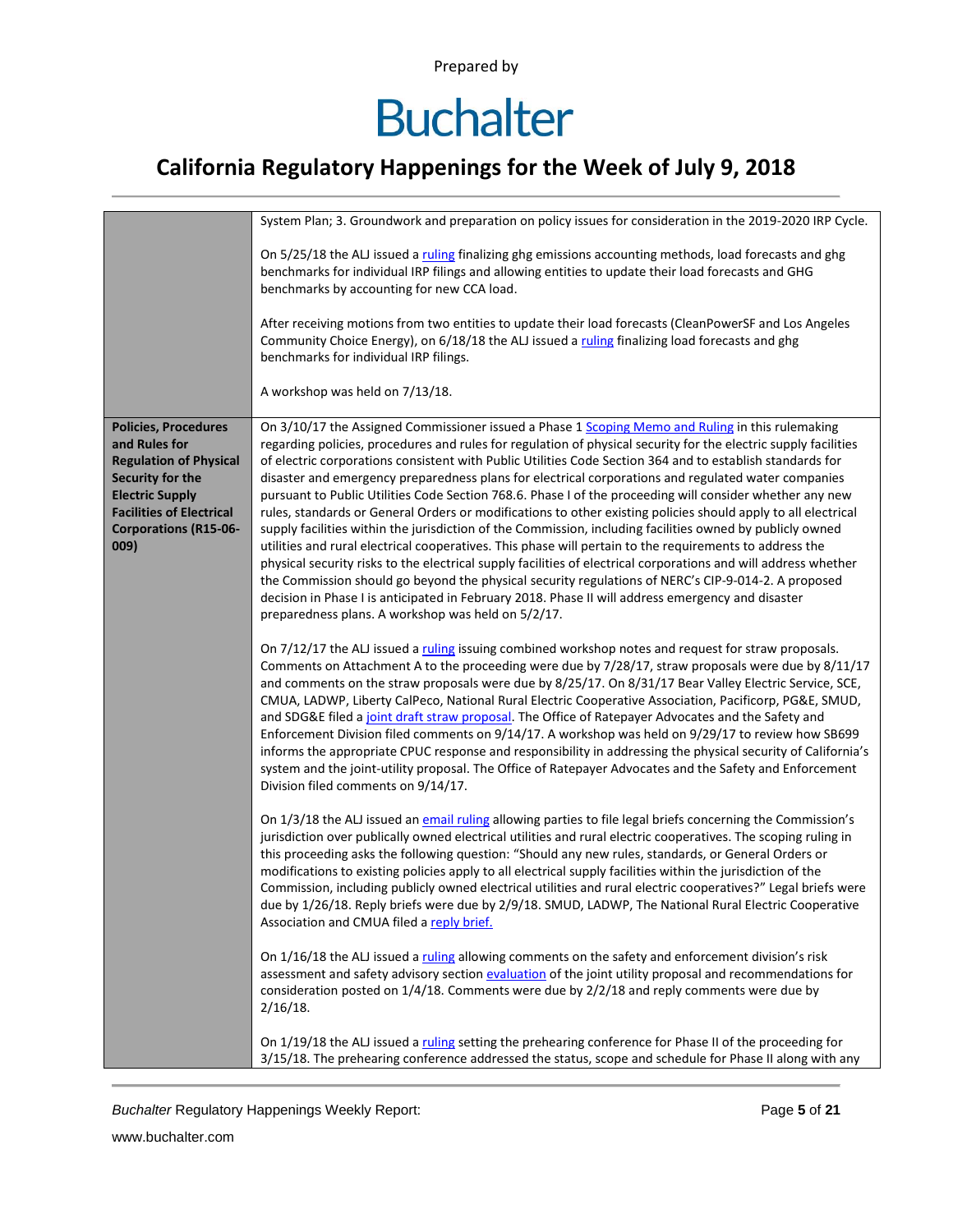### **California Regulatory Happenings for the Week of July 9, 2018**

|                                                                                                                                                       | changes to the service list or procedural issues. Prehearing conference statements shall be limited to<br>enumerated questions set forth in the ruling. These questions include the number and type of workshops;<br>what elements should be included in the emergency and disaster preparedness plans; what new rules,<br>standard, general orders, or modifications should the Commission consider to ensure that entities are in<br>compliance with Public Utilities Code Section 768.6; should the new rules apply to publicly owned electrical<br>utilities and rural electric cooperatives and should any rules be adopted to insure that cities and counties<br>have an opportunity to participate in plan preparation. Prehearing conference statements were due by<br>$3/1/18$ .<br>On 5/31/18 the Assigned Commissioner released the Phase II Scoping Memo and Ruling. The scope<br>includes issues related to disaster and emergency preparedness plans. Workshops will be held throughout<br>the rest of 2018 and a proposed decision on phase 1 issues is anticipated for Summer 2019. |
|-------------------------------------------------------------------------------------------------------------------------------------------------------|-----------------------------------------------------------------------------------------------------------------------------------------------------------------------------------------------------------------------------------------------------------------------------------------------------------------------------------------------------------------------------------------------------------------------------------------------------------------------------------------------------------------------------------------------------------------------------------------------------------------------------------------------------------------------------------------------------------------------------------------------------------------------------------------------------------------------------------------------------------------------------------------------------------------------------------------------------------------------------------------------------------------------------------------------------------------------------------------------------|
| <b>Streamlining</b><br><b>Interconnection of</b><br><b>Distributed Energy</b><br><b>Resources and</b>                                                 | On 7/13/17 the Commission issued an order instituting the rulemaking to consider streamlining<br>interconnection of distributed energy resources and improvements to rule 21. Various parties filed<br>comments on 8/2/17, including CESA, Tesla, Chargepoint and CAISO.                                                                                                                                                                                                                                                                                                                                                                                                                                                                                                                                                                                                                                                                                                                                                                                                                            |
| <b>Improvements to Rule</b><br>21 (R17-07-007)                                                                                                        | A pre-hearing conference was held on 9/13/17. Notice                                                                                                                                                                                                                                                                                                                                                                                                                                                                                                                                                                                                                                                                                                                                                                                                                                                                                                                                                                                                                                                |
|                                                                                                                                                       | On 10/2/17 the Assigned Commissioner and the ALJ issued a scoping ruling in the proceeding. The ruling<br>sets forth three phases. The first phase will deal with urgent issues, the second phase will deal with<br>ratesetting issues requiring coordination with R1408013 and the third phase will deal with small and multi-<br>jurisdictional utility rules. The schedule for the proceeding currently runs through 2020.                                                                                                                                                                                                                                                                                                                                                                                                                                                                                                                                                                                                                                                                       |
|                                                                                                                                                       | On 2/14/18 the ALJ issued an email ruling amending the schedule and extending the deadlines for the<br>working group 1 proposal and the working group 2 proposal. The ALJ also reassigned Issue 6 (development<br>of forms and agreements to allow Distributed Energy Resources to fulfill Rule 21 requirements related to<br>smart inverters) to working group 2.                                                                                                                                                                                                                                                                                                                                                                                                                                                                                                                                                                                                                                                                                                                                  |
| <b>Resource Adequacy,</b><br><b>Consider Program</b><br><b>Refinements and</b><br><b>Establish Annual Local</b><br>and Flexible<br><b>Procurement</b> | On 9/28/17 the commission opened a rulemaking to oversee the resource adequacy program, consider<br>program refinements and establish annual local and flexible procurement obligations for the 2019 and<br>2020 compliance years. The proceeding is the successor to R14-10-010. Comments on preliminary matters<br>pertaining to the scope, schedule, and administration of the proceedings were due 10/30/17 and reply<br>comments were due 11/9/17.                                                                                                                                                                                                                                                                                                                                                                                                                                                                                                                                                                                                                                             |
| <b>Obligations for the</b><br>2019 and 2020                                                                                                           | On 11/7/17 a working group meeting was held to discuss weather sensitive demand response, behind-the-<br>meter resources and comments on the OIR.                                                                                                                                                                                                                                                                                                                                                                                                                                                                                                                                                                                                                                                                                                                                                                                                                                                                                                                                                   |
| <b>Compliance Years.</b><br>(R17-09-020)                                                                                                              | A prehearing conference was held on 12/4/17. Notice                                                                                                                                                                                                                                                                                                                                                                                                                                                                                                                                                                                                                                                                                                                                                                                                                                                                                                                                                                                                                                                 |
|                                                                                                                                                       | On 1/18/18 the Assigned Commissioner and ALJ issued a scoping memo and ruling. The proceedings will be<br>divided into three separate tracks. Track 1 will consider system, local and flexible capacity requirements for<br>the next year as well as time-sensitive refinements to the Commission's RA program, including adoption of<br>the 2019 Local Capacity Requirements, adoption of the 2019 Flexible Capacity Requirements, adoption of<br>the 2019 System RA Requirements, and top priority modifications to the RA program. Track 2 will address<br>less time sensitive topics, including adoption of multi-year local RA requirements, refinements to local area<br>rules and RA program. Track 3 will consider the 2020 program year requirement and may revisit RA<br>counting rules for weather-sensitive and local demand response resources. Comments were due by<br>1/30/18 and proposals were due by 2/16/18. The proposals and comments were discussed at a 2-day<br>workshop that was held at the CPUC on 2/22-23/18. Various parties filed comments on the proposals on        |

**Buchalter Regulatory Happenings Weekly Report:** Page 6 of 21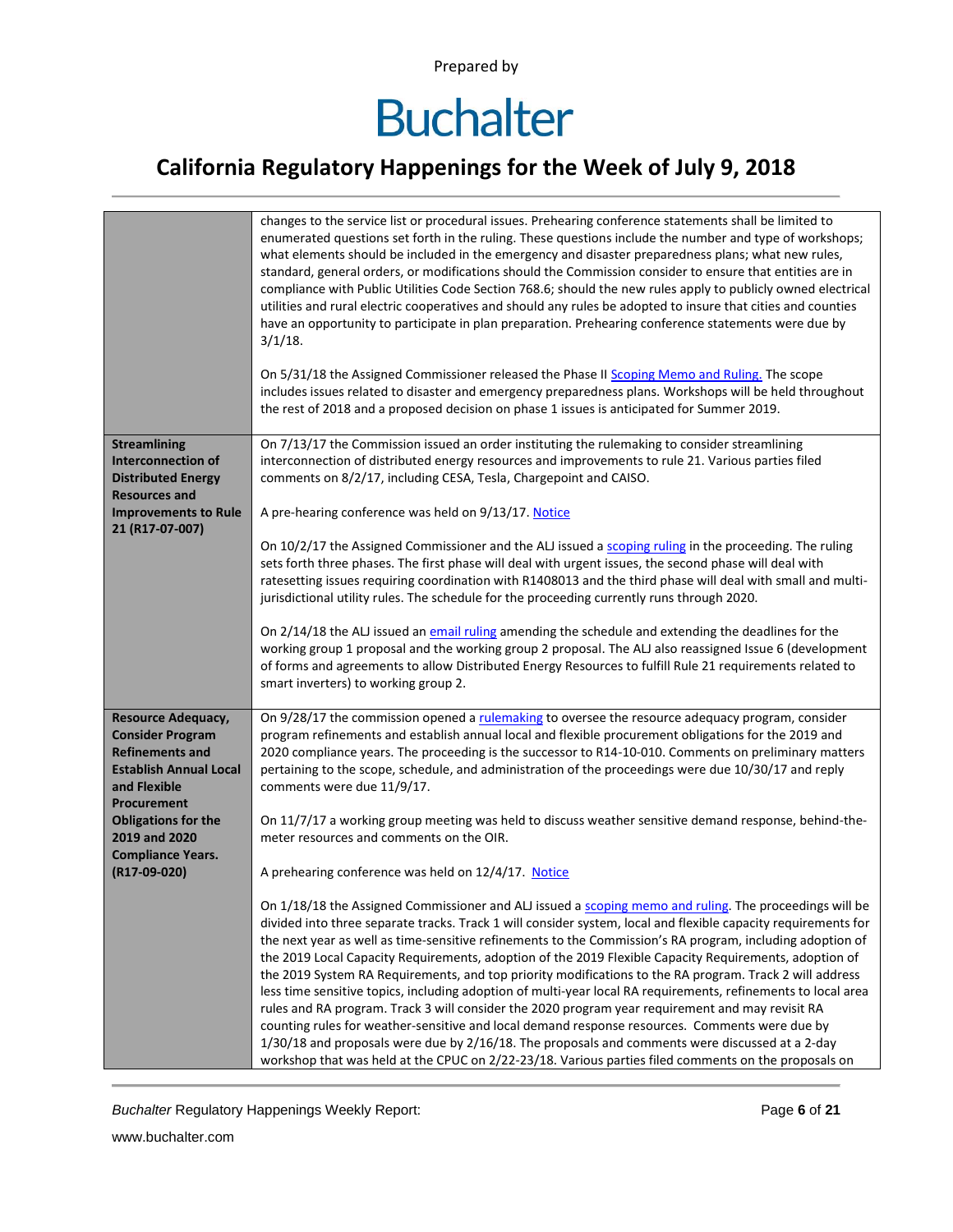# **Buchalter**

### **California Regulatory Happenings for the Week of July 9, 2018**

|                                                                                                      | 3/7/18 and reply comments on 3/16/18.                                                                                                                                                                                                                                                                                                                                                                                                                                                                                                                                                                                                                                                                                                                 |
|------------------------------------------------------------------------------------------------------|-------------------------------------------------------------------------------------------------------------------------------------------------------------------------------------------------------------------------------------------------------------------------------------------------------------------------------------------------------------------------------------------------------------------------------------------------------------------------------------------------------------------------------------------------------------------------------------------------------------------------------------------------------------------------------------------------------------------------------------------------------|
|                                                                                                      | On 3/22/18 the ALJ sent an email ruling stating that because the CAISO did not file its draft 2019 LCR report<br>on 3/9/18 and anticipates that the report will not be available until 4/23/18 parties are not required to<br>submit comments on 3/23/18 as originally scheduled. On 3/27/18 the ALJ and the Assigned Commissioner<br>issued a joint ruling modifying the track 1 schedule. The revised due date for comments on the draft CAISO<br>2019 LCR and FCR reports was 5/4/18 and comments on the final report are due 5/18/18.                                                                                                                                                                                                             |
|                                                                                                      | On 5/2/18 the ALJ sent an email ruling changing the date for Track 2 opening testimony to 7/10/18. All<br>other dates remain unchanged.                                                                                                                                                                                                                                                                                                                                                                                                                                                                                                                                                                                                               |
|                                                                                                      | On 5/22/18 the ALJ issued a proposed decision adopting local capacity obligations for 2019 and refining the<br>resource adequacy PROGRAM. Opening comments were due 6/11/18.                                                                                                                                                                                                                                                                                                                                                                                                                                                                                                                                                                          |
|                                                                                                      | At the 6/21/18 Commission meeting the Commission approved a decision adopting local capacity<br>requirements for 2019 applicable to Commission-jurisdictional electric load-serving entities, and sets forth<br>a process for adoption of flexible capacity requirements for 2019. The decision also makes minor changes<br>to the RA program and provides policy and procedural guidance for future tracks of the proceeding. The<br>Commission also adopted flexible capacity requirements for 2019 applicable to Commission jurisdictional<br>electric load-serving entities, superseding the previously adopted 2018 requirements.                                                                                                                |
|                                                                                                      | A workshop was held on 6/26/18 at the California Governor's Office of Emergency Services in Mather, CA.                                                                                                                                                                                                                                                                                                                                                                                                                                                                                                                                                                                                                                               |
|                                                                                                      | A prehearing conference is scheduled for 8/2/18. Parties have been instructed to be prepared to discuss<br>the need for evidentiary hearings. Parties that believe such hearings are necessary have been instructed to<br>file their prehearing conference statements by 7/27/18. Notice.                                                                                                                                                                                                                                                                                                                                                                                                                                                             |
| <b>Creation of a Shared</b><br>Database or<br><b>Statewide Census of</b><br><b>Utility Poles and</b> | On 6/29/17 the Commission instituted an Order Instituting Investigation into the creation of a shared<br>database or statewide census of utility poles and conduit in California (117-06-027, R17-06-028 and R17-03-<br>009 have been consolidated into this proceeding).                                                                                                                                                                                                                                                                                                                                                                                                                                                                             |
| <b>Conduit in California.</b>                                                                        | A prehearing conference was held on 12/5/17. Ruling                                                                                                                                                                                                                                                                                                                                                                                                                                                                                                                                                                                                                                                                                                   |
| $(117-06-027)$                                                                                       | On 1/11/18 the Assigned Commissioner and ALJ issued a ruling requesting comments on the creation of a<br>shared statewide database of utility pole and conduit information. Input is requested on (1) whether a<br>proposed listing of data fields is complete; (2) whether any information categories should be treated as<br>confidential; (3) which data fields are most essential to accomplish the safety and goals of the OII and OIR;<br>(4) whether each pole owner should be responsible for maintaining and providing access to its database, or<br>whether a third party facilitator should be responsible for maintaining one global database; and (5) the<br>manner in which the database should be shared. Comments were due by 2/8/18. |
|                                                                                                      | On 1/16/18 the ALJ issued a ruling amending the 1/11/18 ruling and attaching the correct listing of<br>proposed data fields.                                                                                                                                                                                                                                                                                                                                                                                                                                                                                                                                                                                                                          |
|                                                                                                      | On 3/22/18 the ALJ issued a proposed decision amending the right of way rules to apply to wireless<br>telecommunications facilities installed by competitive local exchange carriers, comments were due<br>4/11/18. The decision would amend the right of way rules to provide competitive local exchange carriers<br>with expanded nondiscriminatory access to public utility infrastructure for the purpose of installing<br>antennas and other wireless telecommunications facilities. The Commission is approved the final decision<br>on 4/26/18. This decision closes this aspect of the proceeding; however, the investigation in I17-06-027                                                                                                   |

**Buchalter Regulatory Happenings Weekly Report:** Page 7 of 21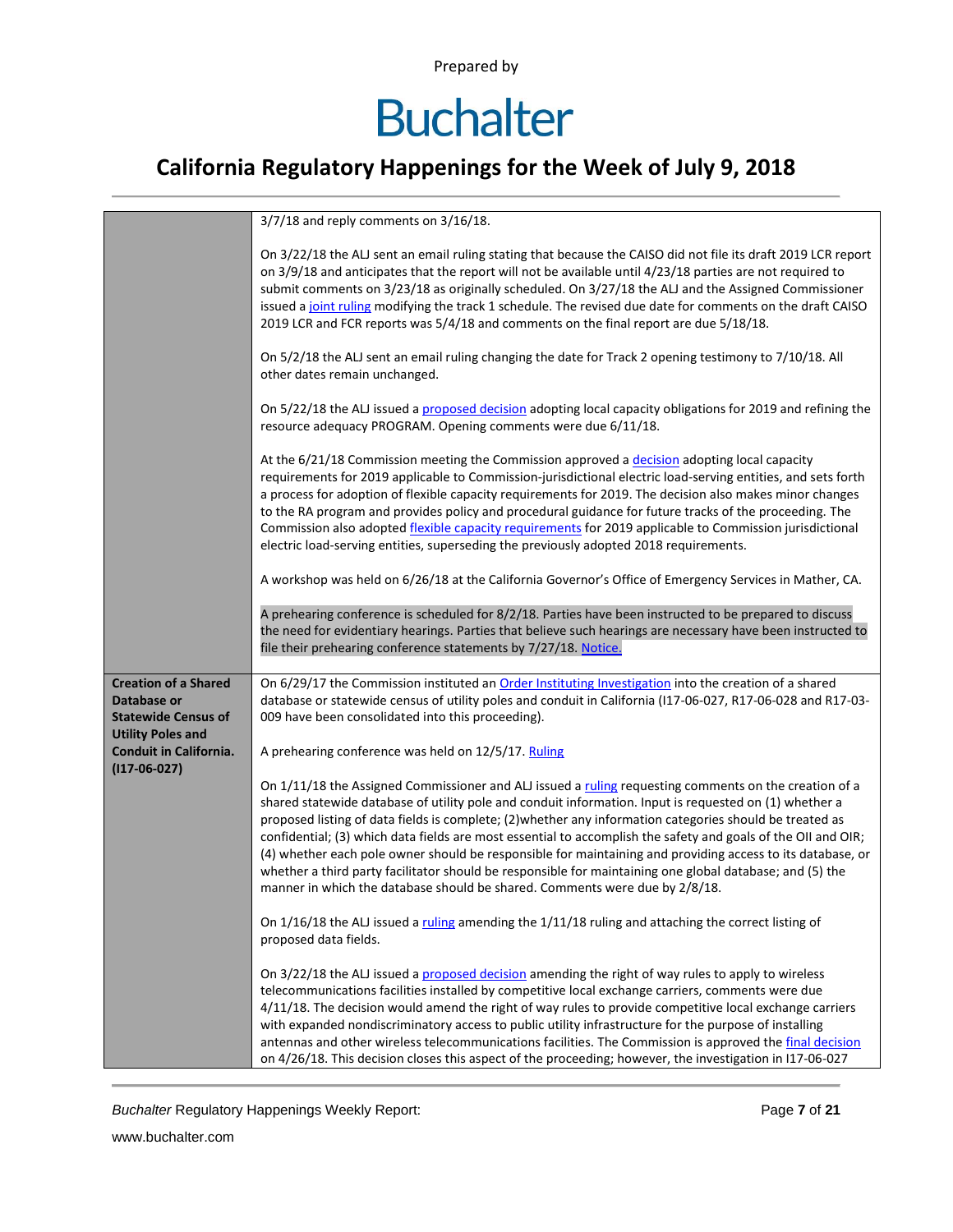### **California Regulatory Happenings for the Week of July 9, 2018**

|                                                                                                                                   | with which it was consolidated remains open.<br>A public participation hearing before the ALJ and Commissioner and President Picker was held on 5/9/18 in<br>San Bernardino, CA. The discussion focused on such topics as 1) history of poles; 2) issues related to poles<br>(e.g. vegetation management and fires); and 3) Southern California fires. Notice<br>A public participation hearing was held on 5/21/18 in San Jose, CA. Notice                                                                                                                                                                                                                                                                                                                                                                                                                                                                                                                                                                                                                                                                                                                                                                                                                                                                  |
|-----------------------------------------------------------------------------------------------------------------------------------|--------------------------------------------------------------------------------------------------------------------------------------------------------------------------------------------------------------------------------------------------------------------------------------------------------------------------------------------------------------------------------------------------------------------------------------------------------------------------------------------------------------------------------------------------------------------------------------------------------------------------------------------------------------------------------------------------------------------------------------------------------------------------------------------------------------------------------------------------------------------------------------------------------------------------------------------------------------------------------------------------------------------------------------------------------------------------------------------------------------------------------------------------------------------------------------------------------------------------------------------------------------------------------------------------------------|
|                                                                                                                                   |                                                                                                                                                                                                                                                                                                                                                                                                                                                                                                                                                                                                                                                                                                                                                                                                                                                                                                                                                                                                                                                                                                                                                                                                                                                                                                              |
| <b>Successor to Existing</b><br><b>Net Energy Metering</b><br><b>Tariffs pursuant to</b><br>PUC Section 2827.1<br>$(R.14-07-002)$ | On 2/20/18 the ALJ issued a proposed decision adopting alternatives to promote solar distributed<br>generation in disadvantaged communities. Opening comments were due by 3/12/18 and reply comments<br>were due 3/19/18. Commissioner Guzman Aceves issued an alternate decision. An all-party meeting was<br>held on 3/13/18 so that parties could make comments to Commissioner Guzman Aceves on the two<br>alternate decisions. On 5/22/18 Commissioner Guzman Aceves issued a proposed revised alternate<br>decision. Various parties subsequently filed comments. On 6/21/18 the Commission adopted the alternate<br>decision.<br>On 3/29/18 the Assigned Commissioner issued the fourth amended scoping memo and ruling. The highest<br>priority issues identified by the Commissioner include consumer protection and development of options<br>for increasing use of renewable DG in disadvantaged communities. The ruling sets a deadline of $1/1/19$ for<br>the completion of the proceeding and states that it is the Commission's intention to close this proceeding<br>and initiate a successor proceeding not later than that date.<br>On 6/27/18 ALJ Jessica Hecht was reassigned and is no longer the ALJ in the proceeding. ALJ McKenzie and<br>ALJ Kao remain assigned to the proceeding. |
|                                                                                                                                   |                                                                                                                                                                                                                                                                                                                                                                                                                                                                                                                                                                                                                                                                                                                                                                                                                                                                                                                                                                                                                                                                                                                                                                                                                                                                                                              |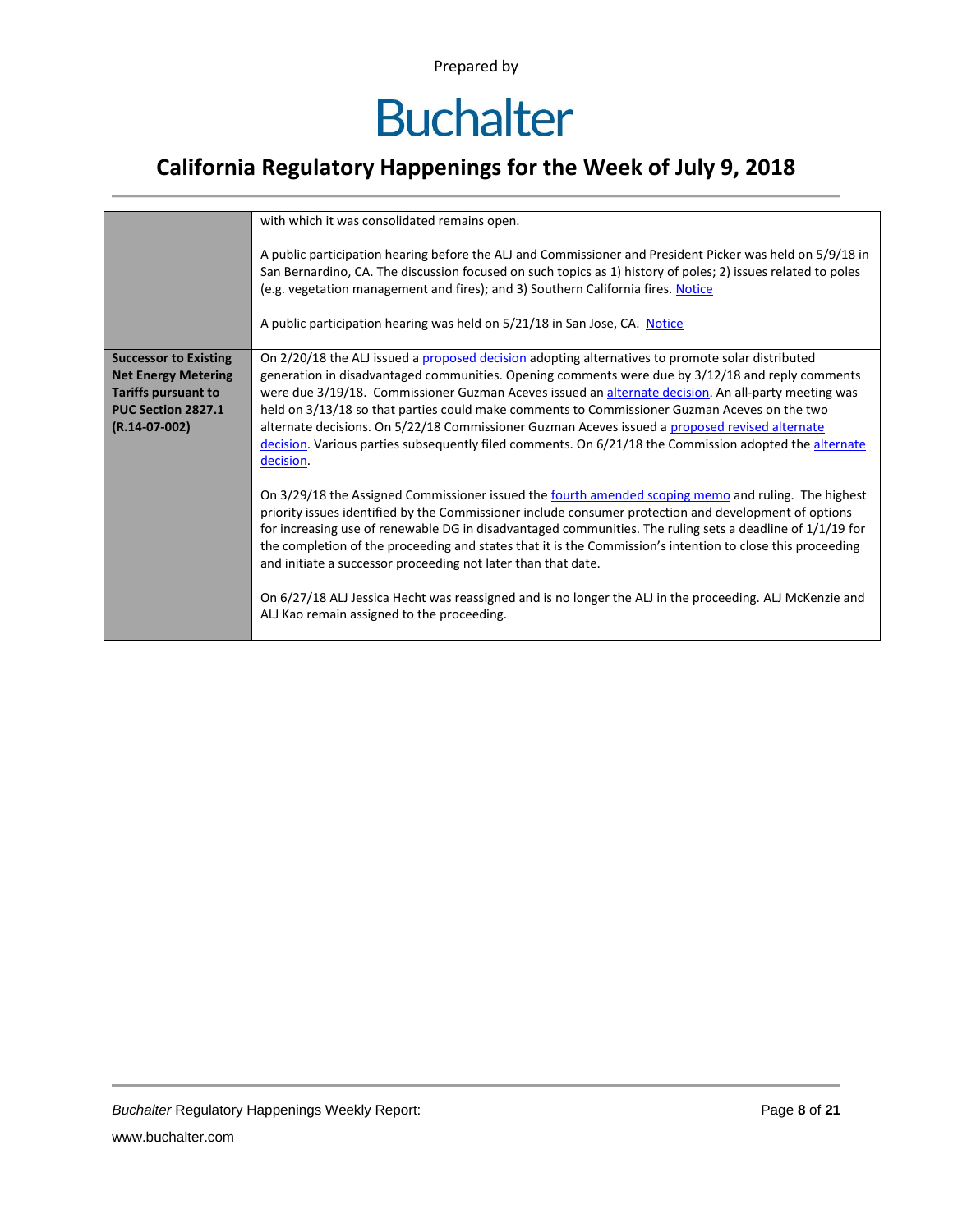### **California Regulatory Happenings for the Week of July 9, 2018**

| <b>Issue</b>                                                                                         | <b>Latest Developments</b>                                                                                                                                                                                                                                                                                                                              |
|------------------------------------------------------------------------------------------------------|---------------------------------------------------------------------------------------------------------------------------------------------------------------------------------------------------------------------------------------------------------------------------------------------------------------------------------------------------------|
| <b>CEC Business Meeting</b>                                                                          | The Commission will hold its next regularly scheduled Business Meeting on 8/1/18.                                                                                                                                                                                                                                                                       |
| <b>Alternative and</b><br><b>Renewable Fuel and</b><br><b>Vehicle Technology</b><br>Program (ARFVTP) | On 4/17/18 Commission staff conducted a public workshop for the Southern California Incentive Project,<br>the second incentive project under the California Electric Vehicle Infrastructure Project (CALeVIP) funded<br>by the ARFVTP. The commission is seeking input from stakeholders to inform the Southern California<br>Incentive Project. Notice |
|                                                                                                      | On 4/25/18 the CEC posted the 2018-2019 Investment Plan Update for the Alternative and Renewable<br><b>Fuel and Vehicle Technology Program.</b>                                                                                                                                                                                                         |
|                                                                                                      | A workshop was held 5/14/18 to discuss activities proposed for electric vehicle charging infrastructure<br>and hydrogen refueling infrastructure pursuant to Governor's Executive Order B-48-18 and new funding<br>allocations for zero-emission vehicle infrastructure. Notice                                                                         |
|                                                                                                      | A workshop was held 5/23/18 to discuss the staff report, California Plug-In Electric Vehicle Infrastructure<br>Projections: 2017-2025, Future Infrastructure Needs for Reaching the State's Zero-Emission Vehicle<br>Deployment Goals. Notice                                                                                                           |
|                                                                                                      | On 6/28/18 staff from the Commission and the Center for Sustainable Energy held a public webinar to<br>discuss equipment and site requirements for electric vehicle (EV) charging infrastructure installed under<br>the California Electric Vehicle Incentive Project (CALeVIP). Notice                                                                 |
|                                                                                                      | On 8/6/18 Janea Scott, Lead Commission on Transportation will conduct a Fuels and Transportation<br>Technology Merit Review workshop to highlight lessons learned from previous ARFVTP funding awards.<br><b>Notice</b>                                                                                                                                 |
| <b>Efficiency</b>                                                                                    | On 6/1/18 Commissioner McAllister and CONUEE Director General Odon de Buen conducted a webinar<br>to give updates on recent energy efficiency policy in California and Mexico. Notice                                                                                                                                                                   |
| <b>Electric Program</b><br><b>Investment Charge</b><br>(Docket No. 17-EPIC-<br>01)                   | On 5/8/18 CEC stall conducted a workshop and solicited stakeholder input on strategies to implement<br>the requirements of AB 523.                                                                                                                                                                                                                      |
|                                                                                                      | On 7/25/18 CEC staff will conduct a workshop on the needs on wildfire: ensuring grid resilience and<br>public safety.                                                                                                                                                                                                                                   |
| 2018 Integrated<br><b>Research Policy Report</b><br>Update (18-IEPR-01)                              | On 4/20/18 the Lead Commissioner for the 2018 IEPR Update and the Lead Commissioner for Siting,<br>Offshore Wind Planning, and Tribal conducted a workshop to hear and discuss the North Coast's regional<br>challenges, opportunities, and solutions to meet California's climate and clean energy goals. Notice                                       |
|                                                                                                      | The CEC, CPUC, LADWP and CAISO jointly held a workshop to discuss energy reliability in Southern<br>California on 5/8/18 at the SCAQMD. Notice                                                                                                                                                                                                          |
|                                                                                                      | On 5/30/18 the Commission and the CPUC will conduct a joint workshop to discuss a draft framework<br>and potential actions for addressing energy equity and increased access to distributed energy resources<br>in multifamily buildings. Notice                                                                                                        |

#### **California Energy Commission**

**Buchalter Regulatory Happenings Weekly Report:** Page 9 of 21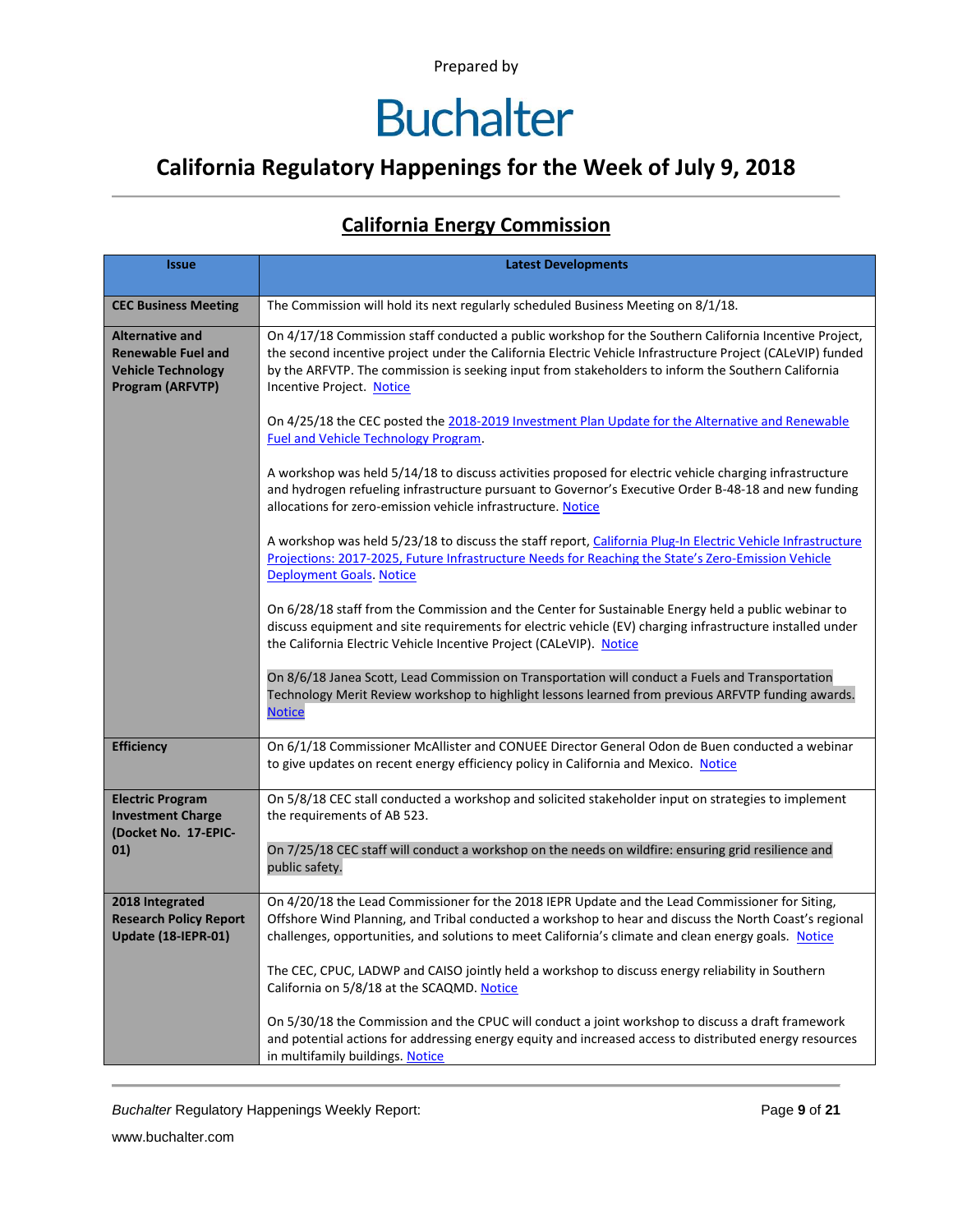## **Buchalter**

### **California Regulatory Happenings for the Week of July 9, 2018**

|                                                                       | On 6/7/18 the Lead Commissioner for Energy Efficiency conducted a workshop to present information<br>and solicit stakeholder feedback on key topics related to the doubling of energy efficiency savings<br>mandated by Senate Bill 350, the Clean Energy and Pollution Reduction Act of 2015 (de León, Chapter<br>547, Statutes of 2015) (SB 350). Notice<br>On 6/27/18 staff held a webinar on the 2018 Tracking Progress Report for Energy Equity. Notice<br>On 7/10/18 staff held a workshop to propose and discuss the 2018 California Energy Demand Forecast<br>Update. Staff will review the scope and method for the update, present the most recent data available<br>for key forecast drivers, propose scenarios and outline additional work that will be considered for the full<br>2019 IEPR forecast. Notice |
|-----------------------------------------------------------------------|---------------------------------------------------------------------------------------------------------------------------------------------------------------------------------------------------------------------------------------------------------------------------------------------------------------------------------------------------------------------------------------------------------------------------------------------------------------------------------------------------------------------------------------------------------------------------------------------------------------------------------------------------------------------------------------------------------------------------------------------------------------------------------------------------------------------------|
| SB 350- Clean Energy<br>and Pollution<br><b>Reduction Act of 2015</b> | On 4/4/18 the Commission and CPUC convened the Disadvantaged Communities Advisory Group. Notice                                                                                                                                                                                                                                                                                                                                                                                                                                                                                                                                                                                                                                                                                                                           |

#### **California Air Resources Board**

| <b>Issue</b>         | <b>Latest Developments</b>                                                                                                                                                                                                                                                                                                                                                                                                                                                                                                                                                                                                                                                                                                                                                                            |
|----------------------|-------------------------------------------------------------------------------------------------------------------------------------------------------------------------------------------------------------------------------------------------------------------------------------------------------------------------------------------------------------------------------------------------------------------------------------------------------------------------------------------------------------------------------------------------------------------------------------------------------------------------------------------------------------------------------------------------------------------------------------------------------------------------------------------------------|
| <b>Cap and Trade</b> | A workshop was held on 10/12/17 to discuss the next steps for the cap and trade regulation. Notice<br>Presentation.                                                                                                                                                                                                                                                                                                                                                                                                                                                                                                                                                                                                                                                                                   |
|                      | ARB released the January 2018 California-Quebec-Ontario Joint Auction Participant Training<br>Presentation.                                                                                                                                                                                                                                                                                                                                                                                                                                                                                                                                                                                                                                                                                           |
|                      | On 1/30/18 ARB posted a notice of public hearing on 3/22/18 in Riverside, CA to consider approving the<br>adoption of two proposed amendments to the Cap and Trade regulation. The narrow amendments are<br>intended to clarify that 1. The regulation requires a successor entity after a change in ownership to be<br>responsible for the outstanding, pre-transfer compliance obligation of the predecessor entity, and 2. The<br>regulatory procedure for establishing the Auction Reserve Price in the Ontario and Quebec regulations.<br>Proposed Regulation Order Notice Agenda. At the meeting the Board adopted Resolution 18-4. On<br>4/17/18 the final rulemaking package was submitted to the Office Of Administrative Law. OAL approved<br>the regulation on 5/20/18. Informative Digest |
|                      | Meetings were held on 3/2/18 to discuss potential amendments to the cap and trade regulation and<br>SB350 Integrated Resource Plans. Discussion Draft Price Containment Paper<br>A workshop was held on 4/26/18 to discuss possible revisions to the cap and trade regulation. Notice.<br>Comments were due by 5/10/18. Summary of Stakeholder Comments                                                                                                                                                                                                                                                                                                                                                                                                                                               |
|                      | On 6/15/18 Ontario announced its intention to end Ontario's Cap and Trade program. ARB released a<br>market notice regarding this development and reiterating its commitment with Quebec to continue<br>operation of a joint carbon market.                                                                                                                                                                                                                                                                                                                                                                                                                                                                                                                                                           |
|                      | A workshop was held on 6/21/18 to discuss potential revisions to the regulation. Preliminary Discussion<br><b>Draft ARB Presentation CAISO Presentation</b>                                                                                                                                                                                                                                                                                                                                                                                                                                                                                                                                                                                                                                           |

*Buchalter* Regulatory Happenings Weekly Report: Page **10** of **21**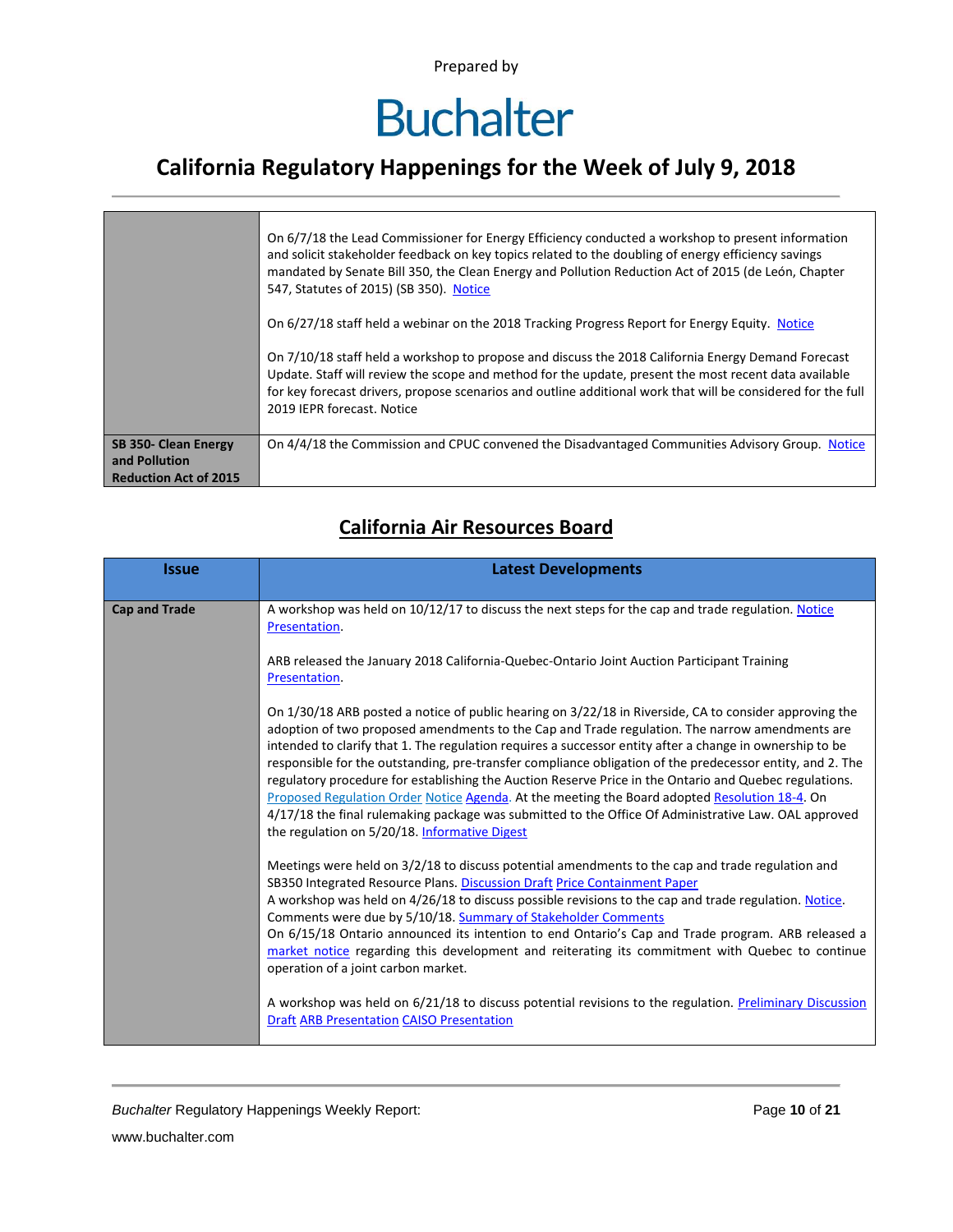### **California Regulatory Happenings for the Week of July 9, 2018**

| <b>GHG Reporting</b>                            | On 4/13/17 ARB posted a proposed second 15-day modifications to the regulation. Comments were due<br>4/28/17 by 5pm. Notice The board approved the proposed amendments at the 6/29/17 Board Meeting.<br>Agenda.<br>On 7/21/17 the proposed amendments were submitted to the California Office of Administrative Law.<br>Updated Informative Digest. On 9/1/17 OAL approved the rulemaking and filed it with the Secretary of<br>State. Notice Final Regulation Order Final Statement of Reasons. The amended regulation became<br>effective on 1/1/18.                                                                              |
|-------------------------------------------------|-------------------------------------------------------------------------------------------------------------------------------------------------------------------------------------------------------------------------------------------------------------------------------------------------------------------------------------------------------------------------------------------------------------------------------------------------------------------------------------------------------------------------------------------------------------------------------------------------------------------------------------|
| <b>Short Lived Climate</b><br><b>Pollutants</b> | On 12/29/17 ARB posted a summary of policies to encourage dairy biomethane projects and other<br>projects to reduce methane emissions. On 1/5/18 the three dairy subgroups provided an update to the<br>agencies on their processes and recommendations they have formulated to date. Presentations - ARB;<br>CDFA; CPUC; Subgroup 1; Subgroup 2; Subgroup 3<br>The Dairy and Livestock subgroups have several meeting scheduled for April. Subgroup 3 met on 4/2/18;<br>Subgroup 2 met on 4/9/18 and Subgroup 1 met on 4/27/18. Meeting Notice                                                                                     |
|                                                 | The Dairy and Livestock subgroups will meet throughout May. Subgroup 3 met on 5/14/18; Subgroup 1<br>met on 5/21/18; and Subgroup 2 met on 5/23/18. Meeting Notice<br>A joint subgroup meeting will be held on 7/26/18 in Fresno. Meeting Notice                                                                                                                                                                                                                                                                                                                                                                                    |
| 2030 Scoping Plan                               | On 11/30/17 ARB released the proposed final 2017 climate change scoping plan. On 12/14/17 the Board<br>approved the scoping plan along with the finalized environmental documents. Meeting Notice Press<br><b>Release Final Plan</b>                                                                                                                                                                                                                                                                                                                                                                                                |
| <b>Low Carbon Fuel</b><br><b>Standard</b>       | The goal of the LCFS is to reduce carbon intensity of transportation fuel by at least 10% by 2020. On<br>2/20/18 ARB released the Draft Proposed Regulation Order and a Portion of Draft Staff Report.                                                                                                                                                                                                                                                                                                                                                                                                                              |
|                                                 | On 3/6/18 ARB released various models and calculators, including the OPGEE and CA-GREET. In addition<br>ARB issued the <b>Initial Statement of Reasons</b> and <b>Proposed Regulation Order</b> setting forth proposed<br>amendments to the LCFS regulation and to the regulation on commercialization of alternative diesel<br>fuels. A public hearing to consider the proposed amendments will be held on 4/27/18. Notice<br>On 3/12/18 ARB updated and replaced Guidance 17-03 with Guidance 18-01 on Implementation<br>Implications of a Modified Writ issued by the Superior Court of California, County of Fresno, On October |
|                                                 | 18, 2017 in the case of Poet, LLC et al. vs CARB et al. (No. 09 CECG 04659 JYH) on LCFS.                                                                                                                                                                                                                                                                                                                                                                                                                                                                                                                                            |
|                                                 | On 5/9/18 ARB released the 2017 LCFS Compliance Information Credit Clearance Market Information.                                                                                                                                                                                                                                                                                                                                                                                                                                                                                                                                    |
|                                                 | On 5/21/18 ARB posted for comment the draft calculation of 2017 Crude Average Carbon Intensity<br>Value. Comments are due by 6/5/18.                                                                                                                                                                                                                                                                                                                                                                                                                                                                                                |
|                                                 | On 5/21/18 ARB posted the SB1383 Pilot Financial Mechanism White Paper.                                                                                                                                                                                                                                                                                                                                                                                                                                                                                                                                                             |
|                                                 | A public workshop to discuss proposed amendments to the LCFS and Alternative Diesel Fuels Regulations<br>was held on 6/11/18. Meeting Notice Staff Presentation                                                                                                                                                                                                                                                                                                                                                                                                                                                                     |
|                                                 | On 6/20/18 ARB posted proposed amendments to the LCFS regulation and to the regulation on<br>commercialization of alternative diesel fuels. The deadline to submit comments was 7/5/18 at 5pm.                                                                                                                                                                                                                                                                                                                                                                                                                                      |

*Buchalter* Regulatory Happenings Weekly Report: Page **11** of **21**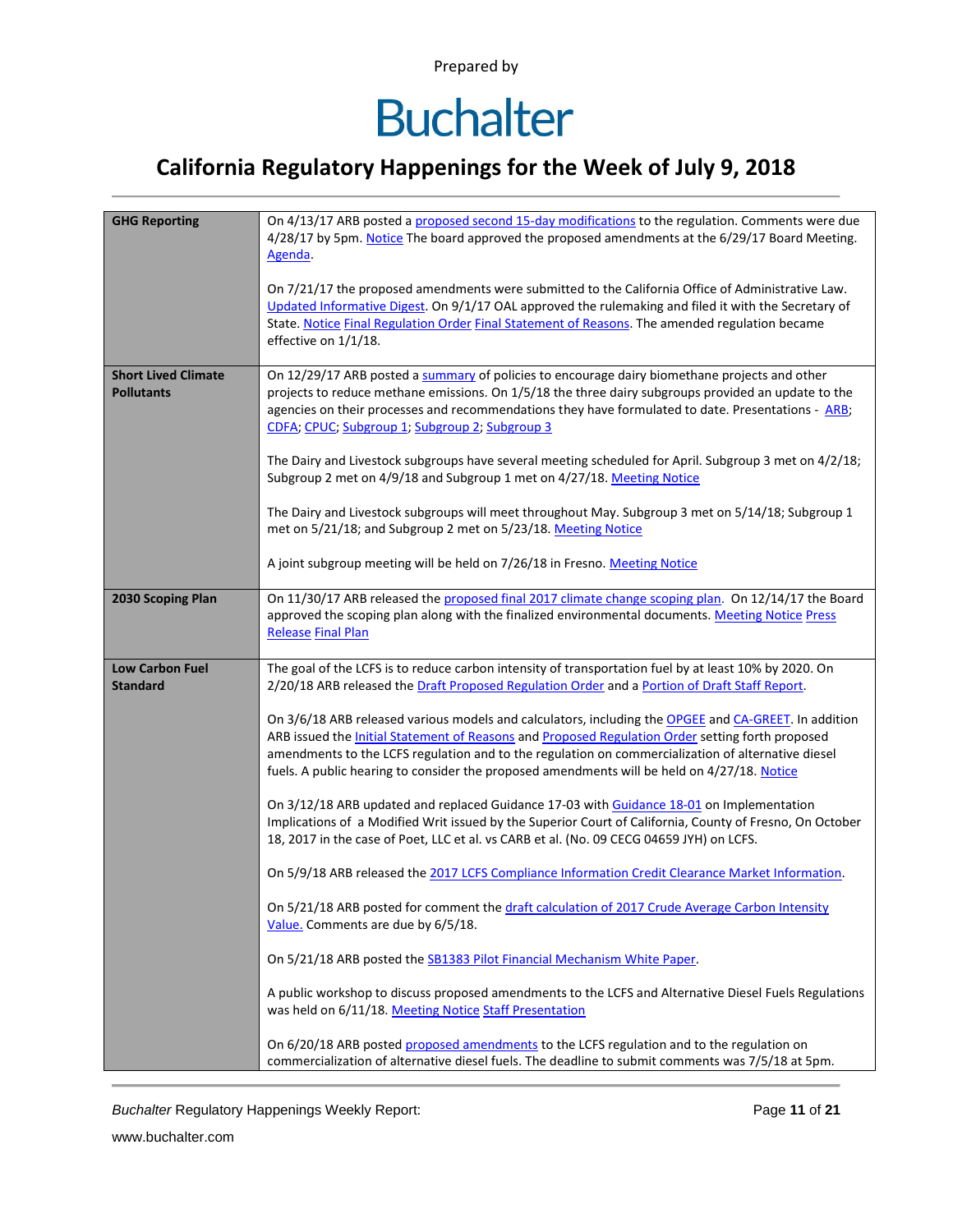

### **California Regulatory Happenings for the Week of July 9, 2018**

| <b>Innovative Clean</b> | The key goals of this measure include 1. Support the near-term deployment of zero-emission buses                                                                                                                                                                                                                                                                                                                              |
|-------------------------|-------------------------------------------------------------------------------------------------------------------------------------------------------------------------------------------------------------------------------------------------------------------------------------------------------------------------------------------------------------------------------------------------------------------------------|
| <b>Transit Rules</b>    | where the economics are viable and where transit service can be maintained or expanded; 2. Secure<br>binding commitments from the state's transit providers for a long-term vision for transition to zero-<br>emission technologies across all transit modes, and 3. Partner with transit agencies to pilot innovative<br>approaches to improve access to transit systems with zero-emissions first- and last-mile solutions. |
|                         | On 12/15/17 a public workshop was held to discuss development of innovative clean transit.<br>Presentation. The staff proposal on the ICT Rules includes achieving a zero emission transit system by<br>2040 and encouragement of early action with opportunities for funding. Rules would be applicable to all<br>public transit agencies that own or operate buses with GVWR > 14,000 lbs.                                  |
|                         | On 3/27/18 ARB issued updated numbers of battery and fuel cell electric buses of large California transit<br>agencies.                                                                                                                                                                                                                                                                                                        |
|                         | On 3/27/18 ARB issued an update on the Innovative Clean Transit Discussion Document. ARB requested<br>additional comments and information in the areas of transit progress, role of incentives, overall cost,<br>cutaways and non-standard buses, and regulatory assessments.                                                                                                                                                 |
|                         | A workshop was held on 6/13/18 to discuss the proposed Innovative Clean Transit regulation. Meeting<br><b>Notice</b>                                                                                                                                                                                                                                                                                                          |

#### **California Independent System Operator**

| <b>Issue</b>                                | <b>Latest Developments</b>                               |  |  |  |
|---------------------------------------------|----------------------------------------------------------|--|--|--|
| <b>Board of Governors</b><br><b>Meeting</b> | The next scheduled Board meeting is 7/25-26/18. Schedule |  |  |  |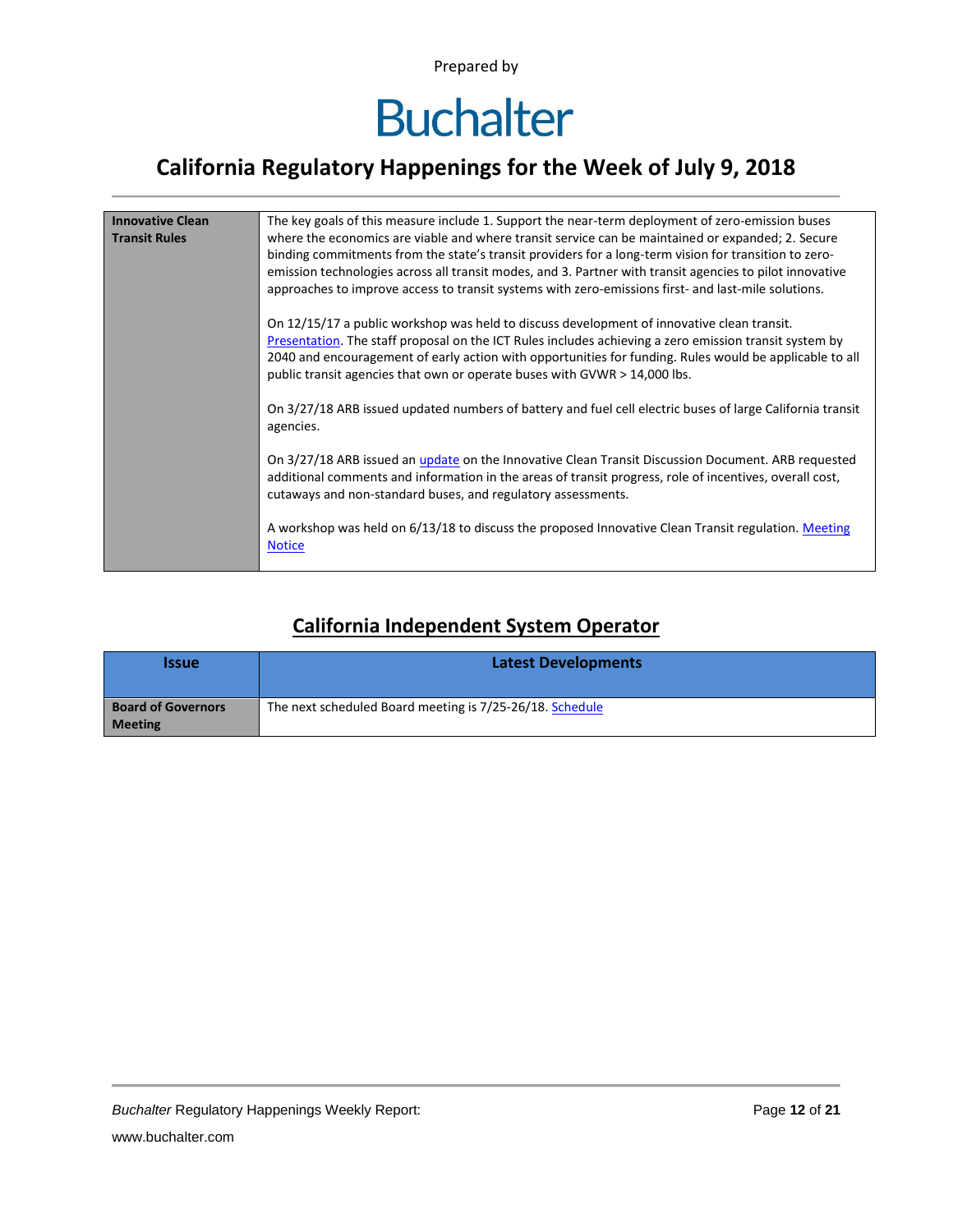### **California Regulatory Happenings for the Week of July 9, 2018**

#### **CAISO Stakeholder Initiatives**

| <b>Issue</b>                                                                | <b>Latest Developments</b>                                                                                                                                                                                                                                                                                                 |  |  |  |  |  |
|-----------------------------------------------------------------------------|----------------------------------------------------------------------------------------------------------------------------------------------------------------------------------------------------------------------------------------------------------------------------------------------------------------------------|--|--|--|--|--|
|                                                                             |                                                                                                                                                                                                                                                                                                                            |  |  |  |  |  |
| <b>Flexible resource</b><br>adequacy criteria and<br>must offer obligations | On 5/1/17 the CAISO posted the revised straw proposal. The CAISO held a stakeholder call on 5/8/17 to<br>discuss the revised straw proposal. Comments were due by 5/22/17. Market Notice Presentation                                                                                                                      |  |  |  |  |  |
| (FRAC-MOO)                                                                  | A Phase 2 Working Group call was held on 8/2/17. Market Notice. Comments were due by 8/18/17.<br><b>Brattle Presentation</b>                                                                                                                                                                                               |  |  |  |  |  |
|                                                                             | A Phase 2 Working Group Meeting was held on 9/26/17. Market Notice; Presentation                                                                                                                                                                                                                                           |  |  |  |  |  |
|                                                                             | On 11/2/17 CAISO postponed the stakeholder meeting originally scheduled for 11/9/17 because more<br>time is needed to analyze the data and publish the proposal. A stakeholder meeting was held on<br>11/29/17. Market Notice. On 11/21/17 CAISO posted the draft proposal. Comments were due by<br>12/13/17. Presentation |  |  |  |  |  |
|                                                                             | On 1/31/18 CAISO posted the revised draft flexible capacity framework. A stakeholder meeting was held<br>on 2/7/18 to discuss the revised draft flexible capacity framework in the FRAC-MOO Phase 2 initiative.<br>Comments were due by 2/21/18. Market Notice Agenda and Presentation                                     |  |  |  |  |  |
|                                                                             | CAISO held a stakeholder meeting on 5/3/18 to discuss the second revised draft flexible capacity<br>framework proposal. Comments were due by 5/17/18. Notice Presentation                                                                                                                                                  |  |  |  |  |  |
|                                                                             | The Phase 2 Working Group met on 6/18/18. Agenda and Presentation                                                                                                                                                                                                                                                          |  |  |  |  |  |
| <b>Energy Imbalance</b><br>Market (EIM)                                     | Participants<br>On 10/1/16 Arizona Public Service and Puget Sound Energy joined EIM. On 10/18/16, Mexico Grid<br>Operator CENACE announced it was exploring EIM participation for Baja California Norte.<br>On 2/24/17 BANC agreed to join the EIM, acting on behalf of SMUD beginning in April 2019. News<br>Release      |  |  |  |  |  |
|                                                                             | On 5/30/17 CAISO and Powerex announced that Powerex would participate in the EIM beginning in April<br>2018. Powerex will be the first non-U.S. participant to join the market. On 10/3/17 an information call to<br>discuss the Powerex EIM Implementation Agreement was held. Market Notice                              |  |  |  |  |  |
|                                                                             | On 6/1/17 CAISO and LADWP announced that they had signed an agreement for LADWP to join the EIM<br>beginning in April 2019.                                                                                                                                                                                                |  |  |  |  |  |
|                                                                             | On 10/1/17 Portland General Electric became the fifth western utility to begin full participation in the<br>EIM.                                                                                                                                                                                                           |  |  |  |  |  |
| <b>Reliability Services</b>                                                 | On 2/2/17, CAISO posted the Phase 1B and Phase 2 Draft Tariff language. A call to discuss was held on<br>2/21/17. Market Notice                                                                                                                                                                                            |  |  |  |  |  |
|                                                                             | On 4/7/17 the CAISO posted the Phase 1B and Phase 2 Draft Tariff language. A call to discuss was held on<br>4/24/17. Market Notice                                                                                                                                                                                         |  |  |  |  |  |
|                                                                             | On 4/18/17 CAISO posted the <b>Business Requirements Specifications v. 2.0</b> .                                                                                                                                                                                                                                           |  |  |  |  |  |

**Buchalter Regulatory Happenings Weekly Report:** Page 13 of 21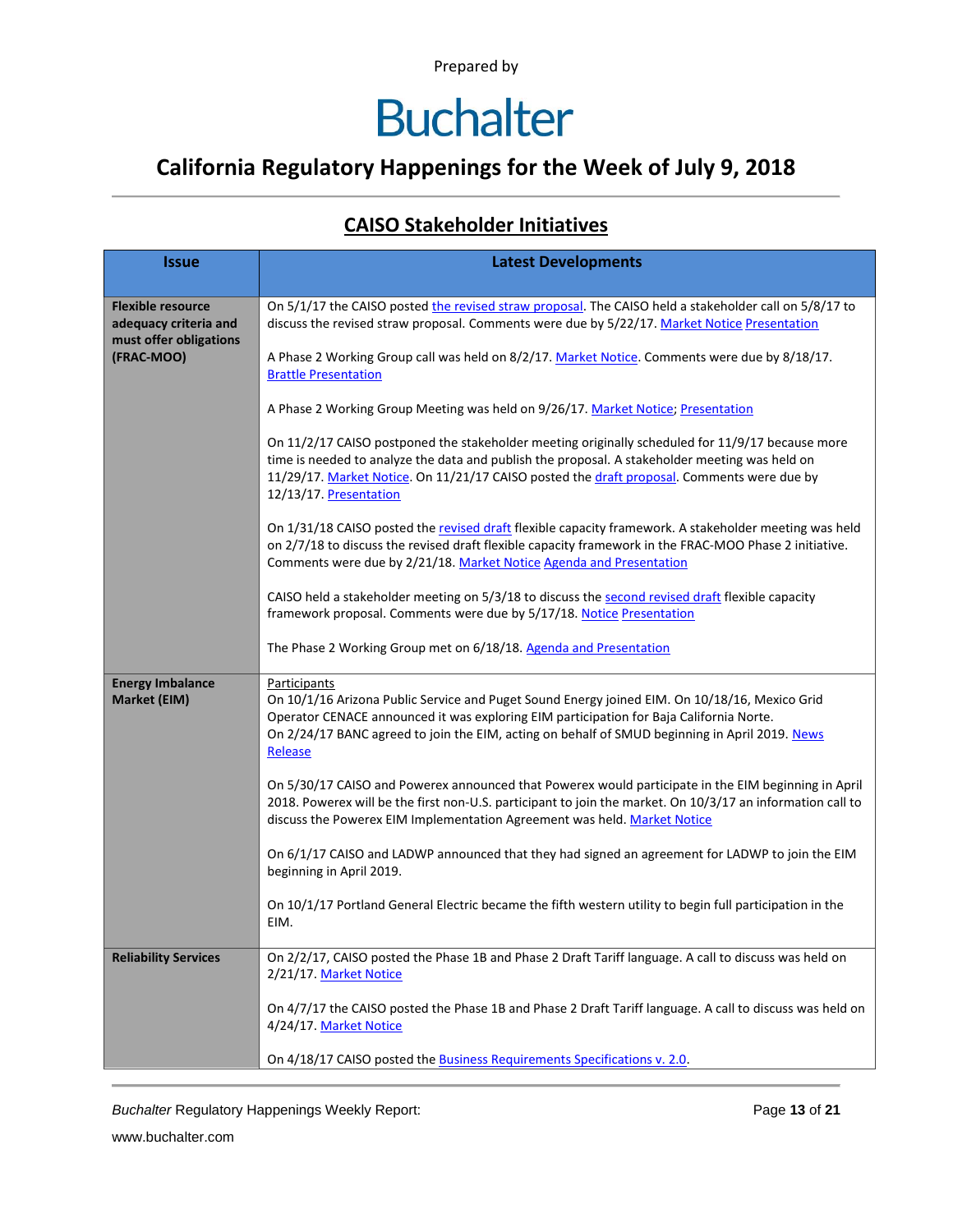## **Buchalter**

### **California Regulatory Happenings for the Week of July 9, 2018**

|                                                        | On 5/8/17 CAISO announced that the implementation date for the initiative had been extended to<br>$2/13/18$ from 11/1/17. The new effective date will be $4/1/18$ . The extension was discussed at the Market<br>Performance and Planning Forum on 5/16/17.                                                                                                                                                    |  |  |  |
|--------------------------------------------------------|----------------------------------------------------------------------------------------------------------------------------------------------------------------------------------------------------------------------------------------------------------------------------------------------------------------------------------------------------------------------------------------------------------------|--|--|--|
|                                                        | A technical working group call was held on 6/13/17 to clarify the tariff processes proposed in the<br>initiative. Market Notice.                                                                                                                                                                                                                                                                               |  |  |  |
|                                                        | On 7/7/17 The Second Revised Draft Tariff Language - Phase 1B and 2 was posted. A web conference to<br>discuss was held on 7/21/17. Market Notice Comments were due by 7/14/17.                                                                                                                                                                                                                                |  |  |  |
|                                                        | On 8/3/17 CAISO posted the Phase 2 - Third Revised Draft Tariff Language. Market Notice. On 9/29/17                                                                                                                                                                                                                                                                                                            |  |  |  |
|                                                        | CAISO filed the tariff amendment for phase 1B and Phase 2 at FERC in docket ER18-1. On 10/23/17<br>various parties filed comments and protests and the CPUC filed a limited protest. The CPUC has<br>requested that FERC reject the proposed tariff amendments regarding "listed local capacity." On<br>11/13/17 CAISO filed a motion for leave to file answer and answer to the various protests. On 11/30/17 |  |  |  |
|                                                        | CAISO filed another motion for leave to file answer and answer to SDG&E's filing. On 1/18/18 FERC<br>issued an order accepting the tariff revisions as filed, effective 2/15/18. On 2/14/18 CAISO filed a petition<br>for limited tariff waiver requesting a temporary suspension of the effectiveness of the tariff revisions.                                                                                |  |  |  |
|                                                        | Due to implementation issues CAISO requested a temporary suspension until 3/16/18. FERC granted the<br>suspension on 3/1/18. The initiative will now be activated for trade date 5/1/18. Market Notice. On<br>3/16/18 CAISO submitted a Compliance Filing at FERC to modify the effective date to 3/16/18. On 4/3/18                                                                                           |  |  |  |
|                                                        | CAISO filed an additional petition for the temporary suspension of the effectiveness of the RAAIM<br>modifications to 5/1/18.                                                                                                                                                                                                                                                                                  |  |  |  |
|                                                        | CAISO held a call on 1/4/18 to discuss process changes for resource adequacy and outage coordination<br>as part of the Reliability Services Initiative. These changes will be implemented in April 2018. Training<br>was provided on 1/10/18. Presentation. Market Notice.                                                                                                                                     |  |  |  |
|                                                        | On 3/5/18 and 3/8/18 the CAISO held the RSI 2017 and RAAIM calculation modification market<br>simulation web conferences to discuss market simulation performance. CAISO has postponed the RSI<br>implementation to March 2018 and activation to May 2017 and the RAAIM Calculation modification<br>implementation to May 2018 and activation to July 2018. Market Notice                                      |  |  |  |
| <b>Energy Storage and</b><br><b>Distributed Energy</b> | On 9/29/17 CAISO posted the Phase 3 issue paper. A stakeholder call was held on 10/12/17. The Phase 3<br>initiative will continue to identify and evaluate opportunities for increased participation of transmission                                                                                                                                                                                           |  |  |  |
| <b>Resources Participation</b>                         | grid-connected energy storage and distribution-connected resources in the CAISO market. Unresolved                                                                                                                                                                                                                                                                                                             |  |  |  |
| (Phases 2 and 3)                                       | topics suggested by stakeholders in Phase 2 will also be considered. Market Notice                                                                                                                                                                                                                                                                                                                             |  |  |  |
|                                                        | A workshop to discuss the Phase 3 scope originally scheduled for 12/11/17 has been cancelled. The<br>workshop will not be held until 2018. Market Notice                                                                                                                                                                                                                                                       |  |  |  |
|                                                        | On 11/6/17 CAISO hosted a workshop to discuss proposed topics for phase 3. Several Stakeholders gave<br>presentations. Market Notice On 11/17/17 CAISO posted the draft tariff language for phase 2. A web<br>conference to discuss was held on 12/12/17. Market Notice.                                                                                                                                       |  |  |  |
|                                                        | A customer partnership group call was held on 12/13/17 to discuss implementation of demand response                                                                                                                                                                                                                                                                                                            |  |  |  |

*Buchalter* Regulatory Happenings Weekly Report: Page **14** of **21**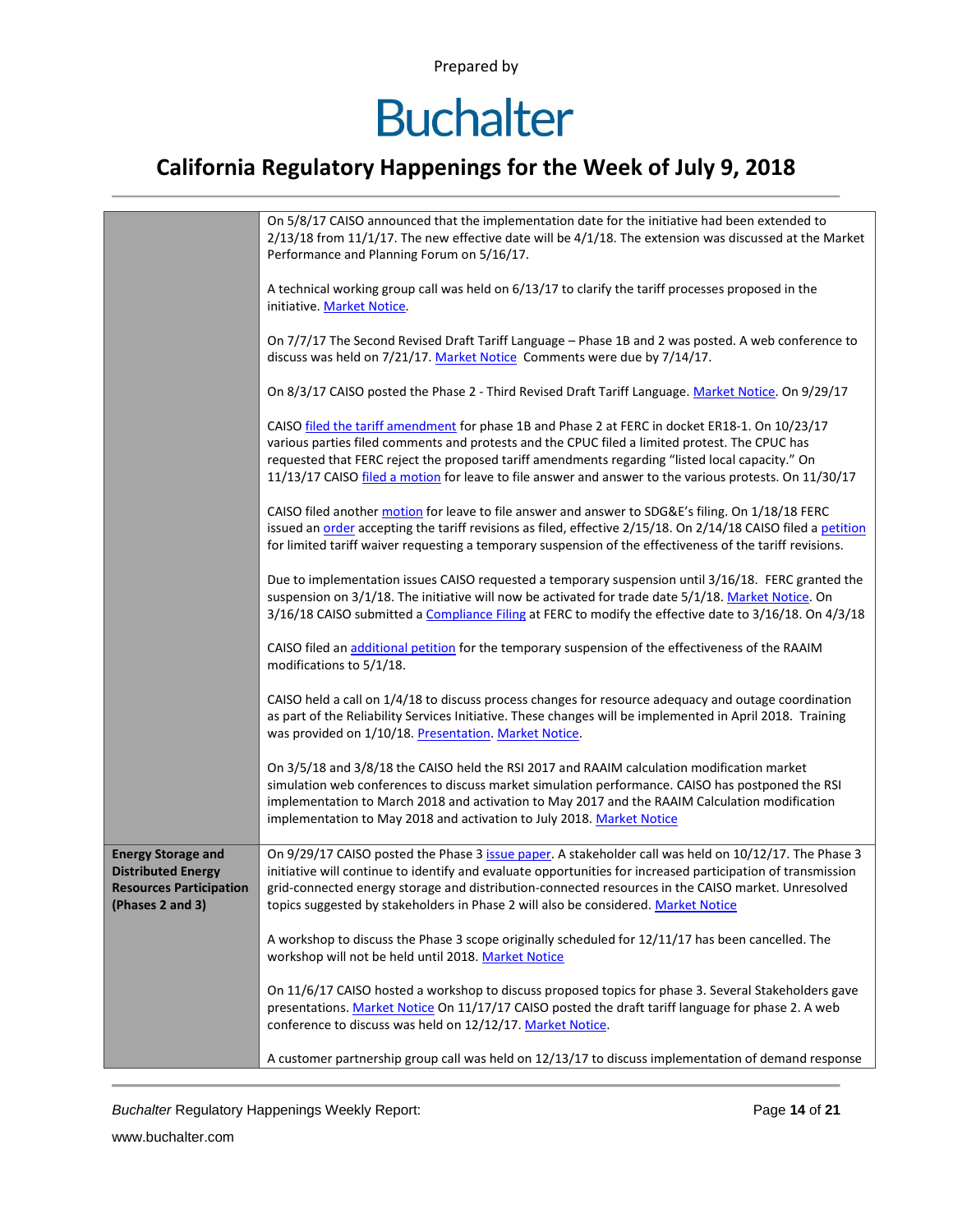## **Buchalter**

### **California Regulatory Happenings for the Week of July 9, 2018**

|                                                         | current changes associated with phase 2 of the proceeding. Questions and comments to be discussed<br>during the call were due by 12/6/17. Market Notice                                                                                         |  |  |  |  |
|---------------------------------------------------------|-------------------------------------------------------------------------------------------------------------------------------------------------------------------------------------------------------------------------------------------------|--|--|--|--|
|                                                         | A workshop to discuss Phase 3 was held on 1/16/18. Market Notice Agenda Presentation                                                                                                                                                            |  |  |  |  |
|                                                         | On 2/15/18 CAISO posted the Phase 3 straw proposal. A workshop to discuss phase 3 was held on<br>2/21/18. Comments were due by 3/7/18. Market Notice                                                                                            |  |  |  |  |
|                                                         | A workshop to discuss Phase 2 was held on 2/27/18. Market Notice Presentation                                                                                                                                                                   |  |  |  |  |
|                                                         | On 2/22/18 CAISO posted the Phase 3 straw proposal. A technical working group meeting was held on<br>3/29/18. Comments were due by 4/9/18. Market Notice. Agenda                                                                                |  |  |  |  |
|                                                         | A customer partnership group call was held on 3/27/18 to discuss implantation of current Demand<br>Response changes associated with Phase 2. Market Notice                                                                                      |  |  |  |  |
|                                                         | On 4/9/18 CAISO posted the revised draft tariff language for Phase 2. Comments were due by 4/16/18.<br><b>Market Notice</b>                                                                                                                     |  |  |  |  |
|                                                         | A customer partnership group call was held on 4/25/18 to discuss implementation of current demand<br>response changes associated with phase 2. Questions and comments were due in advance of the call by<br>4/18/18. Market Notice Presentation |  |  |  |  |
|                                                         | On 4/30/18 CAISO posted the Phase 3 revised straw proposal. A call to discuss was held on 5/10/18.<br>Comments are due by 5/21/18. Market Notice                                                                                                |  |  |  |  |
|                                                         | A customer partnership group call was held on 6/1/18 to discuss implementation of current DR changes<br>associated with phase 2 of the proceeding. Market Notice                                                                                |  |  |  |  |
|                                                         | A public stakeholder working group call was held on 6/5/18 to discuss the phase 3 revised straw<br>proposal. Written comments were due by 6/15/18. Market Notice.                                                                               |  |  |  |  |
|                                                         | A meeting was held on 6/25/18 to discuss additional changes to the revised straw proposal for Phase 3.<br>Agenda and Presentation. Comments are due by 7/3/18.                                                                                  |  |  |  |  |
|                                                         | On 7/2/18 the Phase 2 implementation customer partnership group held a call to discuss current<br>changes related to this initiatives' implementation. Market Notice                                                                            |  |  |  |  |
|                                                         | A meeting is scheduled for 7/16/18 to discuss the Draft Final Proposal for Phase 3. Comments are due by<br>7/27/18. Market Notice Presentation                                                                                                  |  |  |  |  |
|                                                         | A call is scheduled for 7/24/18 to discuss implementation of current Demand Response changes<br>associated with Phase 2. Questions and comments are due by 7/17/18. Market Notice                                                               |  |  |  |  |
| <b>Transmission Access</b><br><b>Charge Options for</b> | CAISO held a stakeholder meeting in Folsom on 12/13/16 to review the draft final proposal for the TAC<br>Options Initiative. On 12/6/16, CAISO posted the draft final proposal. Market Notice Presentation. The                                 |  |  |  |  |
| <b>Integrating New</b><br><b>Participating</b>          | comment deadline ended on 1/11/17.                                                                                                                                                                                                              |  |  |  |  |
| <b>Transmission Owners</b>                              | On 12/20/16, CAISO posted an addendum to the draft regional framework proposal. The addendum is<br>intended to provide clarifications in light of questions raised at the 12/13/16 workshop. Comments were                                      |  |  |  |  |

*Buchalter* Regulatory Happenings Weekly Report: Page **15** of **21**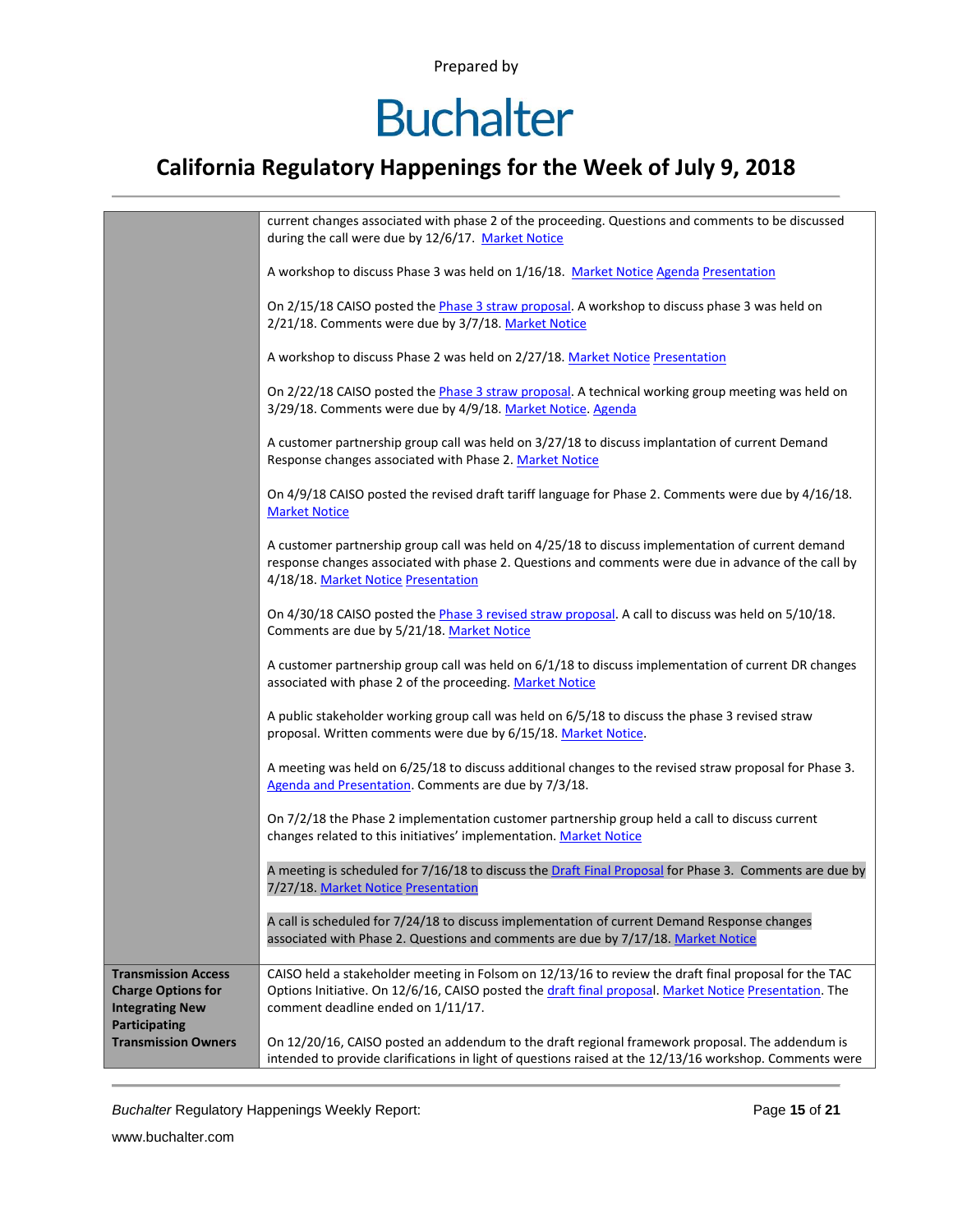## **Buchalter**

### **California Regulatory Happenings for the Week of July 9, 2018**

|                                     | due by 1/11/17. Market Notice                                                                                                                                                                         |  |  |  |  |  |  |
|-------------------------------------|-------------------------------------------------------------------------------------------------------------------------------------------------------------------------------------------------------|--|--|--|--|--|--|
|                                     |                                                                                                                                                                                                       |  |  |  |  |  |  |
|                                     | On 3/2/17 CAISO posted a summary of stakeholder comments and the CAISO's responses. Summary                                                                                                           |  |  |  |  |  |  |
| <b>Regional Resource</b>            | On 12/1/16, CAISO posted a Regional Framework Proposal. A meeting was held on 12/8/16 to review the                                                                                                   |  |  |  |  |  |  |
| <b>Adequacy</b>                     | draft final proposal. Market Notice. The comment deadline was 1/11/17.                                                                                                                                |  |  |  |  |  |  |
|                                     |                                                                                                                                                                                                       |  |  |  |  |  |  |
|                                     | On 3/1/17 CAISO posted the draft regional framework proposal stakeholder comments and CAISO<br>responses.                                                                                             |  |  |  |  |  |  |
|                                     |                                                                                                                                                                                                       |  |  |  |  |  |  |
| <b>Regional Integration</b>         | The CAISO held a stakeholder meeting on 5/31/17 to discuss the draft final proposal for the initiative. On                                                                                            |  |  |  |  |  |  |
| <b>California GHG</b><br>compliance | 5/25/17 CAISO posted the Draft Final Proposal.                                                                                                                                                        |  |  |  |  |  |  |
|                                     | On 6/22/17 CAISO held a call to discuss a revised draft final proposal. Market Notice Presentation. On                                                                                                |  |  |  |  |  |  |
|                                     | 6/26/17 CAISO posted the Revised Draft Final Proposal. Comments were due by 7/6/17.                                                                                                                   |  |  |  |  |  |  |
|                                     | A stakeholder call was held on 12/4/17 to continue discussions on the initiative and the attribution                                                                                                  |  |  |  |  |  |  |
|                                     | accuracy report. Comments on materials presented were due by 12/18/17. Market Notice. Presentation.                                                                                                   |  |  |  |  |  |  |
|                                     | <b>CAISO</b> presentation                                                                                                                                                                             |  |  |  |  |  |  |
|                                     | On 2/20/18 CAISO posted the updated Second Revised Draft Final Proposal. A call to discuss was held on                                                                                                |  |  |  |  |  |  |
|                                     | 2/22/18. Market Notice Recording                                                                                                                                                                      |  |  |  |  |  |  |
|                                     |                                                                                                                                                                                                       |  |  |  |  |  |  |
|                                     | On 4/25/18 CAISO posted the <i>Third Revised Draft Final Proposal</i> . A web conference to discuss was held<br>on 5/2/18. Market Notice Presentation. Comments were due by 5/23/18.                  |  |  |  |  |  |  |
|                                     |                                                                                                                                                                                                       |  |  |  |  |  |  |
|                                     | On 7/12/18 CAISO posted the draft tariff language. CAISO will host a call on 8/9/18 to discuss the draft<br>tariff language, comments are due by 8/2/18. Market Notice                                |  |  |  |  |  |  |
|                                     |                                                                                                                                                                                                       |  |  |  |  |  |  |
| <b>Miscellaneous Tariff</b>         | On 4/23/18 CAISO released the 2018 Draft Tariff Clarification Language. Matrix. Comments were due by                                                                                                  |  |  |  |  |  |  |
| <b>Revisions</b>                    | $5/1/18$ and a call was held on $5/8/18$ .<br><b>Market Notice</b>                                                                                                                                    |  |  |  |  |  |  |
|                                     |                                                                                                                                                                                                       |  |  |  |  |  |  |
|                                     | On 6/14/18 the CAISO submitted its tariff clarification amendment in ER18-1787. The CAISO has                                                                                                         |  |  |  |  |  |  |
|                                     | requested an order by 10/1/18.                                                                                                                                                                        |  |  |  |  |  |  |
| <b>Review Transmission</b>          | On 4/12/17 CAISO posted a background white paper entitled "How Transmission Cost Recovery Through                                                                                                     |  |  |  |  |  |  |
| <b>Access Charge</b>                | <b>Transmission Access Charge Works Today.</b> "                                                                                                                                                      |  |  |  |  |  |  |
| <b>Structure</b>                    | On 6/30/17 CAISO posted the issue paper. A stakeholder meeting was held on 7/12/17. Market Notice                                                                                                     |  |  |  |  |  |  |
|                                     | Presentation. A working group meeting was held on 8/29/17 to discuss the 6/30/17 issue paper. An                                                                                                      |  |  |  |  |  |  |
|                                     | additional meeting to discuss is scheduled for 9/25/17. Comments following the meeting were due by                                                                                                    |  |  |  |  |  |  |
|                                     | 10/13/17. Market Notice On 9/15/17 CAISO posted Supporting Materials. On 9/20/17 CAISO posted the<br>questions submitted by stakeholders on Clean Coalition's proposed solution presenting during the |  |  |  |  |  |  |
|                                     | 8/29/17 working group meeting. These questions were discussed at the 9/25/17 meeting. Market                                                                                                          |  |  |  |  |  |  |
|                                     | Notice.                                                                                                                                                                                               |  |  |  |  |  |  |
|                                     | On 10/18/17 CAISO announced that the straw proposal had been postponed.                                                                                                                               |  |  |  |  |  |  |
|                                     |                                                                                                                                                                                                       |  |  |  |  |  |  |
|                                     | On 1/11/18 CAISO posted the Straw Proposal. A meeting to discuss was held on 1/18/18. Comments                                                                                                        |  |  |  |  |  |  |

*Buchalter* Regulatory Happenings Weekly Report: Page **16** of **21**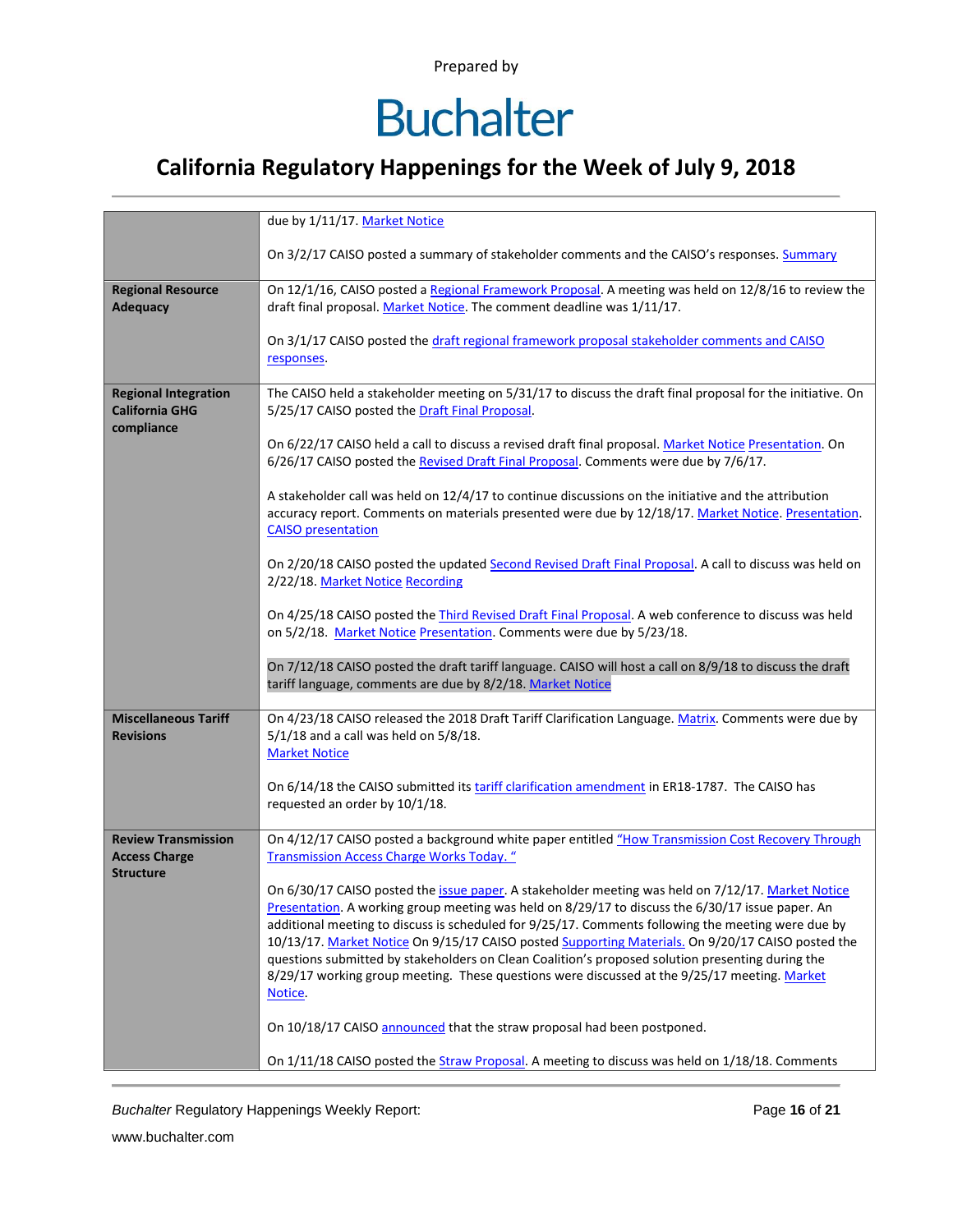## **Buchalter**

### **California Regulatory Happenings for the Week of July 9, 2018**

|                                                        | were due by 2/15/18. Market Notice                                                                                                                                                                                                                                                                                                                                                                                                                                                                                                                                                                                                                                                                                                                                                                                      |  |  |  |  |  |
|--------------------------------------------------------|-------------------------------------------------------------------------------------------------------------------------------------------------------------------------------------------------------------------------------------------------------------------------------------------------------------------------------------------------------------------------------------------------------------------------------------------------------------------------------------------------------------------------------------------------------------------------------------------------------------------------------------------------------------------------------------------------------------------------------------------------------------------------------------------------------------------------|--|--|--|--|--|
|                                                        | A meeting was held on 4/11/18 to discuss the revised straw proposal. Comments on the proposal were<br>due by 4/25/18. Market Notice Presentation.                                                                                                                                                                                                                                                                                                                                                                                                                                                                                                                                                                                                                                                                       |  |  |  |  |  |
|                                                        | On 6/22/18 CAISO issued a second revised straw proposal. A meeting to discuss was held on 6/28/18.<br><b>Market Notice Presentation</b>                                                                                                                                                                                                                                                                                                                                                                                                                                                                                                                                                                                                                                                                                 |  |  |  |  |  |
| <b>Imbalance</b><br>Conformance<br><b>Enhancements</b> | On 11/29/17 CAISO announced a new initiative Imbalance Conformance Enhancements. An issue paper<br>and straw proposal was posted and a call to discuss was held on 12/8/17. Market Notice. Presentation<br><b>Issue Paper and Straw Proposal</b>                                                                                                                                                                                                                                                                                                                                                                                                                                                                                                                                                                        |  |  |  |  |  |
|                                                        | The scope of the initiative it so clarify the CAISO's authority to conform for imbalance in both real time<br>and the day ahead. The initiative will also propose enhancements for the conformance limiter to ensure<br>price spikes do not result. Comments were due by 12/20/17.                                                                                                                                                                                                                                                                                                                                                                                                                                                                                                                                      |  |  |  |  |  |
|                                                        | On 1/30/18 CAISO posted the Draft Final Proposal. A call to discuss was held on 2/6/18. Market Notice<br><b>Agenda and Presentation</b>                                                                                                                                                                                                                                                                                                                                                                                                                                                                                                                                                                                                                                                                                 |  |  |  |  |  |
|                                                        | On 3/14/18 CAISO posted the Updated Draft Final Proposal. Market Notice. Comments were due by<br>$3/21/18$ .                                                                                                                                                                                                                                                                                                                                                                                                                                                                                                                                                                                                                                                                                                            |  |  |  |  |  |
|                                                        | On 7/10/18 CAISO posted the Business Requirement Specifications for implementation of the initiative.                                                                                                                                                                                                                                                                                                                                                                                                                                                                                                                                                                                                                                                                                                                   |  |  |  |  |  |
| <b>Reliability Coordinator</b>                         | On 1/2/18 CAISO announced that it would become its own Reliability Coordinator and offer these<br>services to other balancing authorities and transmission operators in the western US. These services<br>include outage coordination, day-ahead planning and real-time monitoring for reliability. In order to<br>accomplish this task, CAISO gave notice of withdrawal to its current reliability coordinator Peak<br>Reliability. CAISO also provided withdrawal to the agencies funding the agreement with Peak Reliability,<br>including, but not limited to, BANC, WAPA, LADWP, APS, BPA, IID, MID, PacifiCorp, SMUD, Salt River<br>Project, and TID. An informational call was held on 1/4/18 and public meetings in Folsom, Portland and<br>Phoenix on 1/17/18, 1/18/18 and 1/19/18 respectively. Market Notice |  |  |  |  |  |
|                                                        | On 3/13/18 CAISO launched its Reliability Coordinator Services Rates, Terms and Conditions initiative. A<br>stakeholder meeting was held 4/12/18 to discuss the straw proposal. Revised Market Notice<br>Presentation. The comment deadline was extended to 5/4/18. Market Notice                                                                                                                                                                                                                                                                                                                                                                                                                                                                                                                                       |  |  |  |  |  |
|                                                        | On 6/20/18 CAISO issued a draft final proposal. A meeting to discuss was held on 6/27/18. Market Notice<br>Presentation                                                                                                                                                                                                                                                                                                                                                                                                                                                                                                                                                                                                                                                                                                 |  |  |  |  |  |
| Interconnection<br><b>Process Enhancements</b><br>2018 | On 1/4/18 CAISO launched a new initiative, Interconnection Process Enhancements 2018. On 1/17/18<br>the CAISO posted the issue paper. A stakeholder meeting was held on 1/24/18. Comments were due by<br>2/7/18. The initiative will evaluate potential changes to enhance the CAISO generator interconnection<br>procedures and agreements. Market Notice Topics fall into six broad categories, 1. Deliverability; 2.<br>Energy Storage; 3. Generator Interconnection Agreements; 4. Interconnection Financial Security and Cost<br>Responsibility; 5. Interconnection Requests; and 6. Modifications. Presentation                                                                                                                                                                                                   |  |  |  |  |  |
|                                                        | On 5/9/18 CAISO posted the Straw Proposal. A meeting to discuss was held on 5/21/18. Market Notice                                                                                                                                                                                                                                                                                                                                                                                                                                                                                                                                                                                                                                                                                                                      |  |  |  |  |  |
|                                                        | A call is scheduled for 7/17/18 to discuss the revised straw proposal. Comments are due by 7/31/18.                                                                                                                                                                                                                                                                                                                                                                                                                                                                                                                                                                                                                                                                                                                     |  |  |  |  |  |

**Buchalter Regulatory Happenings Weekly Report:** Page 17 of 21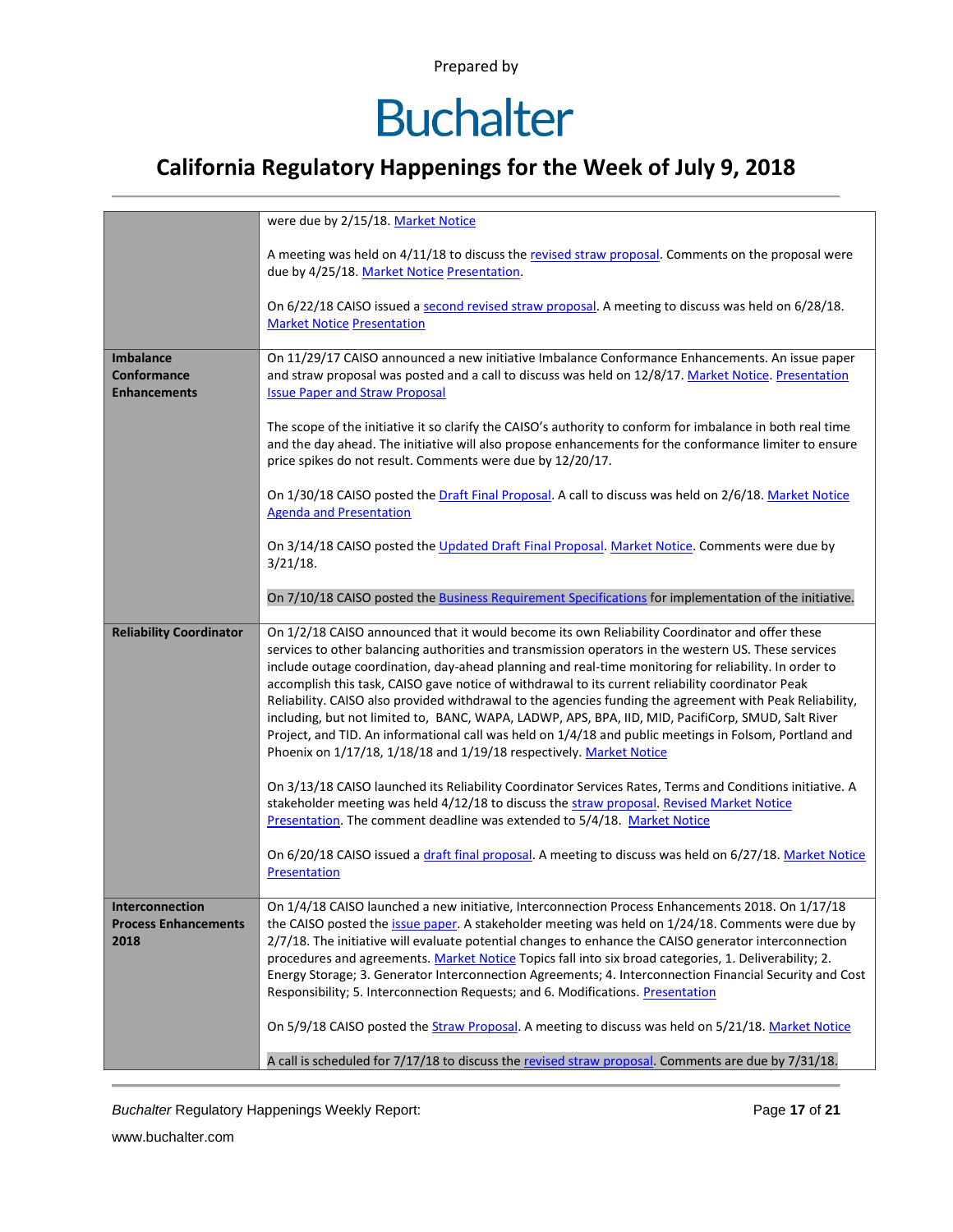### **California Regulatory Happenings for the Week of July 9, 2018**

|                                                | <b>Market Notice</b>                                                                                                                                                                                                                                                                                                                                                                                                                                                                                                                                                                                                                                                                                                                                   |
|------------------------------------------------|--------------------------------------------------------------------------------------------------------------------------------------------------------------------------------------------------------------------------------------------------------------------------------------------------------------------------------------------------------------------------------------------------------------------------------------------------------------------------------------------------------------------------------------------------------------------------------------------------------------------------------------------------------------------------------------------------------------------------------------------------------|
| <b>Day-Ahead Market</b><br><b>Enhancements</b> | On 2/8/18 CAISO launched a new initiative, Day-Ahead Market Enhancements. This initiative will address<br>ramping and uncertainty previously left to be resolved by the real-time market. A stakeholder meeting<br>was held on 3/7/18 to discuss the issue paper and straw proposal. Enhancements to be considered<br>include combining the Integrated Forward Market with the Residual Unit Commitment process, changing<br>the day-ahead scheduling granularity from hourly to 15-minute and adding an imbalance reserve<br>product. At the kickoff meeting, CAISO discussed additional design elements. Market Notice. On 2/28/18<br>CAISO posted the issue paper/straw proposal. Comments on the issue paper were due by 3/21/18.<br>Presentation. |
|                                                | On 4/13/18 CAISO posted the revised straw proposal. A meeting to discuss was held on 4/18/18. Market<br><b>Notice Presentation</b><br>A meeting was held on 6/19/18 to discuss updates to the revised straw proposal. Presentation                                                                                                                                                                                                                                                                                                                                                                                                                                                                                                                     |
|                                                | A meeting to discuss flexible ramping product requirements was held on 7/2/18. Presentation Design<br><b>Elements Matrix</b>                                                                                                                                                                                                                                                                                                                                                                                                                                                                                                                                                                                                                           |

### **Federal Energy Regulatory Commission**

| <b>Issue</b>                                                                               | <b>Latest Developments</b>                                                                                                                                                                                                                                                                                                                                                                                                                                                                                                                                                                                                                                                                                                                                                                                                                                                                                                                                                                                                                                                                                                                                                                                                                                                                                                                                                                                                                                                                                                                                                                                                       |  |  |  |  |
|--------------------------------------------------------------------------------------------|----------------------------------------------------------------------------------------------------------------------------------------------------------------------------------------------------------------------------------------------------------------------------------------------------------------------------------------------------------------------------------------------------------------------------------------------------------------------------------------------------------------------------------------------------------------------------------------------------------------------------------------------------------------------------------------------------------------------------------------------------------------------------------------------------------------------------------------------------------------------------------------------------------------------------------------------------------------------------------------------------------------------------------------------------------------------------------------------------------------------------------------------------------------------------------------------------------------------------------------------------------------------------------------------------------------------------------------------------------------------------------------------------------------------------------------------------------------------------------------------------------------------------------------------------------------------------------------------------------------------------------|--|--|--|--|
|                                                                                            |                                                                                                                                                                                                                                                                                                                                                                                                                                                                                                                                                                                                                                                                                                                                                                                                                                                                                                                                                                                                                                                                                                                                                                                                                                                                                                                                                                                                                                                                                                                                                                                                                                  |  |  |  |  |
| <b>Large Generator</b><br><b>Interconnection</b><br><b>Reforms NOPR RM17-</b><br>$8 - 000$ | On 12/15/16 FERC proposed reforms to its large generator interconnection processes aimed at<br>improving the efficiency of processing interconnection requests, removing barriers to needed resource<br>development, and assuring continued reliability of the grid. The NOPR revises regulations, the pro forma<br>Large Generator Interconnection Procedures and the pro forma LGIA. While the NOPR applies to large<br>generating facilities (>20MW), the NOPR does seek comment on whether any of the proposed changes<br>should be applied to small generating facilities. News Release NOPR. Comments were due 60 days after<br>publication in the Federal Register.<br>On 2/23/17, the Commission extended the comment deadline to 4/13/17. On 4/28/17 MID filed an<br>answer.<br>On 7/3/17 Sunflower Electric Power Corporation Mid-Kansas Electric Company requested leave to<br>submit out of time comments. On 7/20/17 Renewable Energy Systems Americas, Inc. submitted a motion<br>to intervene out of time.<br>FERC convened a technical conference on April 3 <sup>rd</sup> and 4 <sup>th</sup> to discuss issues related to the coordination of<br>Affected Systems raised in the complaint filed by EDF Renewable Energy against MISO, Southwest Power<br>pool and PJM and this Notice of Proposed Rulemaking.<br>On 4/19/18 the Commission issued a final rule, Order 845. The final rule amends the pro forma Large<br>Generator Interconnection Procedures and the pro forma Large Generator Interconnection Agreement.<br>The rule will become effective 75 days after publication in the Federal Register. |  |  |  |  |
|                                                                                            | On 5/17/18 various parties submitted motions (and subsequently comments in support) requesting an                                                                                                                                                                                                                                                                                                                                                                                                                                                                                                                                                                                                                                                                                                                                                                                                                                                                                                                                                                                                                                                                                                                                                                                                                                                                                                                                                                                                                                                                                                                                |  |  |  |  |

**Buchalter Regulatory Happenings Weekly Report:** Page 18 of 21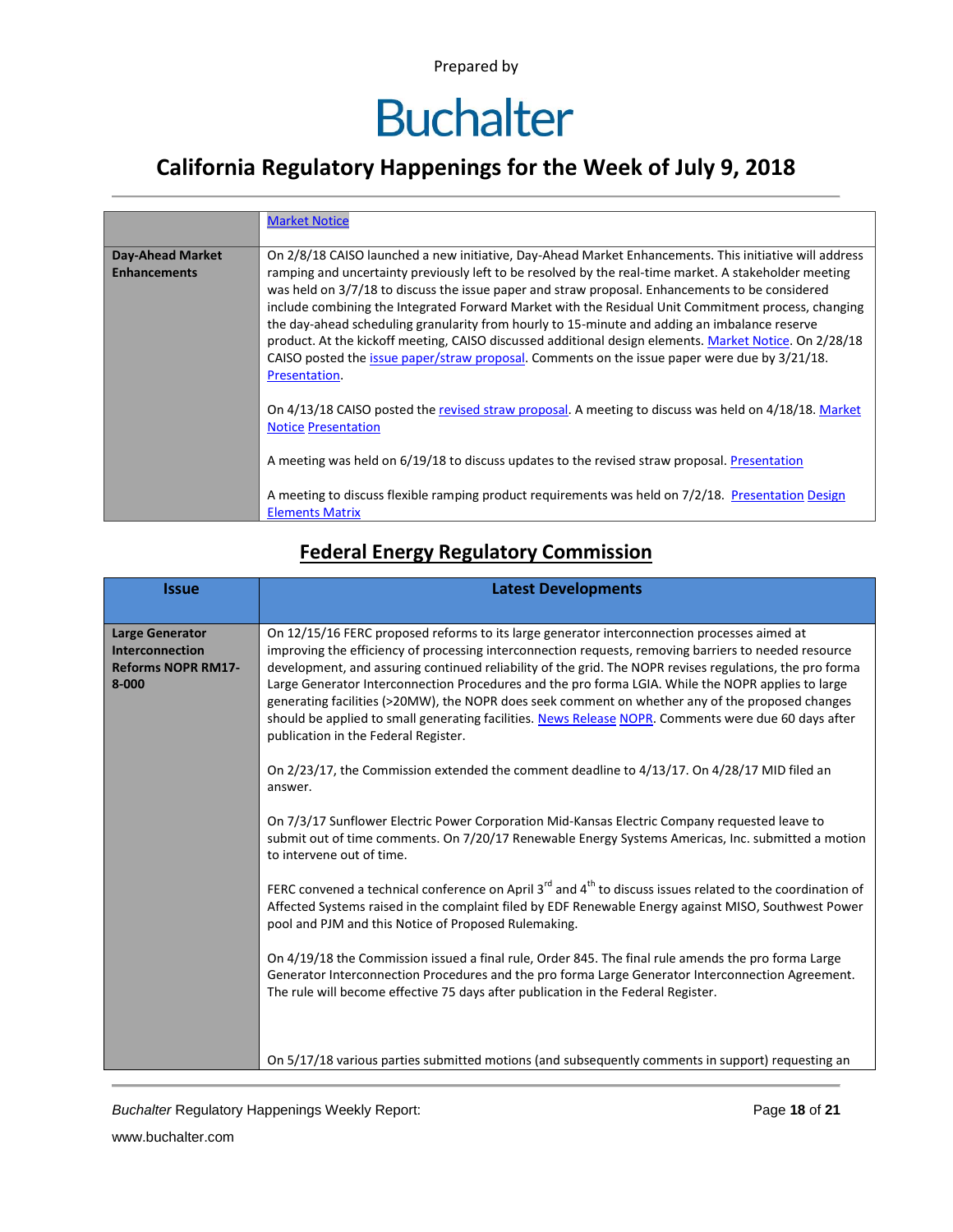### **California Regulatory Happenings for the Week of July 9, 2018**

|                                                                        | extension of the time period to comply with Order 845. On $6/1/18$ FERC granted the extension to                                                                                                                                                                                                                                                                                                                                                                                                                                                                                        |
|------------------------------------------------------------------------|-----------------------------------------------------------------------------------------------------------------------------------------------------------------------------------------------------------------------------------------------------------------------------------------------------------------------------------------------------------------------------------------------------------------------------------------------------------------------------------------------------------------------------------------------------------------------------------------|
|                                                                        | 11/5/18.                                                                                                                                                                                                                                                                                                                                                                                                                                                                                                                                                                                |
| <b>Grid Reliability and</b><br><b>Resilience Pricing</b><br>$(AD18-7)$ | On 1/8/18 FERC initiated this proceeding after terminating RM18-1, a rulemaking tasked with evaluating<br>the DOE pricing proposal. This proceeding will holistically examine the resiliency of the market and asks<br>RTOs and ISOs to provide information on whether the Commission needs to act regarding resiliency.<br>RTOs filed comments on 3/9/18, including CAISO.<br>On 3/14/18 various energy industry associations filed a joint motion for a 30-day extension of time to file<br>reply comments. On 3/20/18 FERC extended the deadline to submit reply comments to 5/9/18. |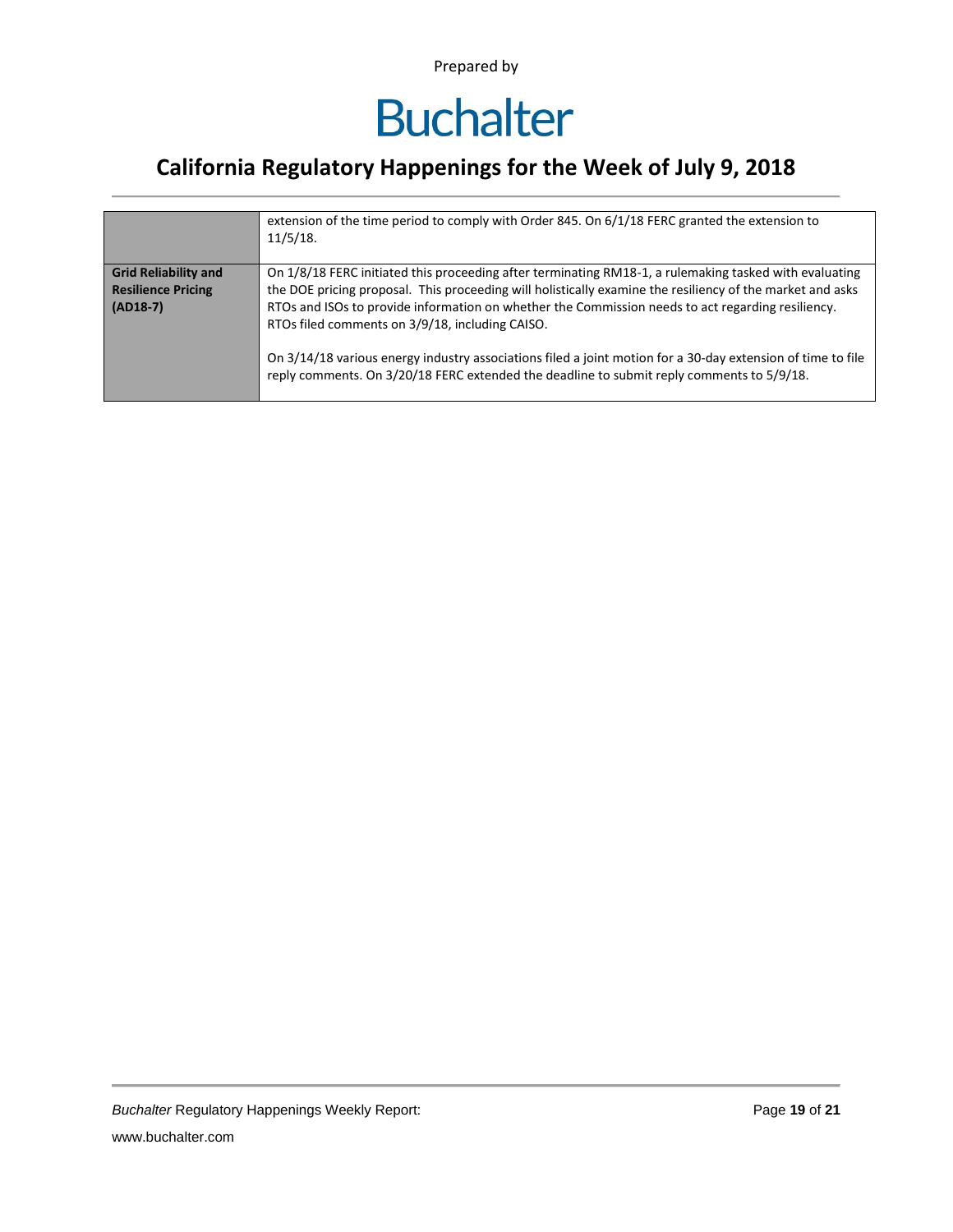## **Buchalter**

### **California Regulatory Happenings for the Week of July 9, 2018**

#### **Upcoming Meetings**

| <b>July 2018</b>                                             |                                                                                                                                            |                                                                                                                  |                                                                                                           |        |
|--------------------------------------------------------------|--------------------------------------------------------------------------------------------------------------------------------------------|------------------------------------------------------------------------------------------------------------------|-----------------------------------------------------------------------------------------------------------|--------|
| <b>Monday</b>                                                | <b>Tuesday</b>                                                                                                                             | Wednesday                                                                                                        | <b>Thursday</b>                                                                                           | Friday |
| 16<br>CAISO WebConf<br>Energy Storage and<br>DER Phase 3 1pm | 17<br>CAISO WebConf<br>Transmission<br><b>Planning Standards</b><br>9am<br>CAISO WebConf<br>Interconnection<br>Process<br>Enhancements 1pm | 18                                                                                                               | 19<br>CAISO EIM Offer<br><b>Rules Technical</b><br>Workshop 10am<br><b>CAISO Market</b><br>Update 10:15am | 20     |
| 23                                                           | 24<br><b>CAISO Energy</b><br>Storage and DER<br>Phase 2 WebConf<br>1pm                                                                     | 25<br><b>CEC Workshop</b><br>Research Needs on<br>Wildfire: Ensuring<br>Grid Resilience and<br>Public Safety 9am | 26<br><b>ARB Board Meeting</b><br>9am<br><b>CPUC Meeting</b><br>$9:30am$ in<br>Sacramento                 | 27     |